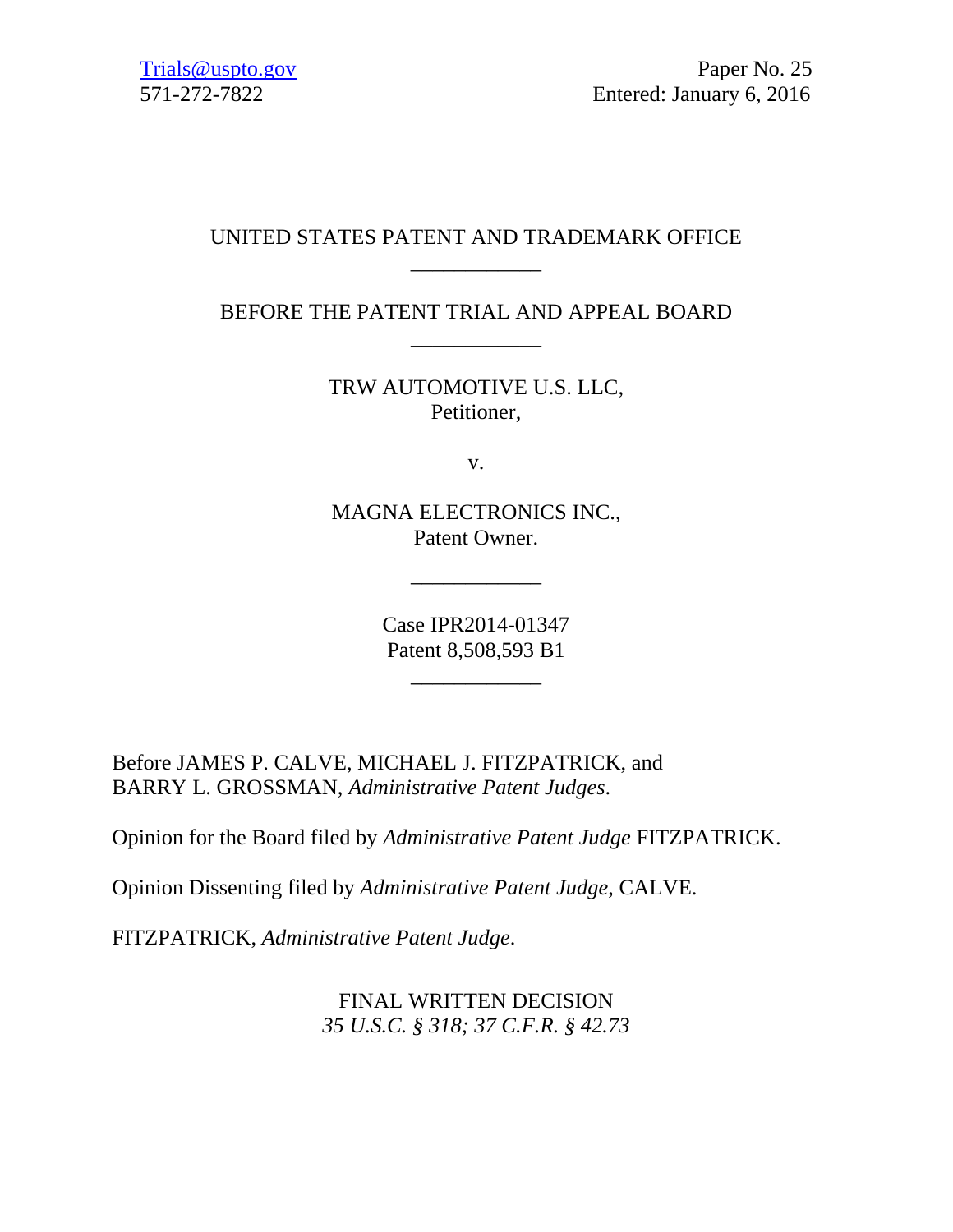## I. INTRODUCTION

Petitioner TRW Automotive U.S. LLC ("TRW") filed a Petition to institute an *inter partes* review of claims 1–3, 6–12, 16, 18–31, 33–39, 76–80, and 82–85 of U.S. Patent No. 8,508,593 B1 (Ex. 1002, "the '593 patent"). Paper 1 ("Pet."). Patent Owner Magna Electronics Inc. ("Magna") filed a Preliminary Response. Paper 6 ("Prelim. Resp.").

In a February 26, 2015, Decision, we instituted trial on all challenged claims as follows:

(1) claims 1–3, 6–12, 16, 18–21, 23–31, 33–36, 38, 76–80, and 82–85 under 35 U.S.C. §  $103(a)^1$  as obvious over Campbell (Ex.  $1004^2$ ), Goldbeck (Ex. 1005<sup>3</sup>), and Kuehnle (Ex. 1006<sup>4</sup>); and

(2) claims 22, 37, and 39 under 35 U.S.C. § 103(a) as obvious over

Campbell, Goldbeck, Kuehnle, and Yanagawa (Ex.  $1007^5$ ).

Paper 7 ("Inst. Dec.").

 $\overline{a}$ 

After institution, Magna filed a Patent Owner Response (Paper 9 ("PO

<sup>&</sup>lt;sup>1</sup> The Leahy-Smith America Invents Act ("AIA"), Pub. L. No. 112-29, took effect on March 18, 2013. Because the application from which the '593 patent issued was filed before that date, our citations to 35 U.S.C. § 103 are to its pre-AIA version.

<sup>&</sup>lt;sup>2</sup> PCT Publication WO 99/43242 A1 (Sept. 2, 1999).

 $3$  In its Petition, TRW identified Exhibit 1005, via a footnote, as follows:

<sup>&</sup>quot;Goldbeck *et al*., '*Lane detection and tracking by video sensors*,' Intelligent Transportation Systems, 5-8 Oct. 1999, pp. 74-79.; prior art under § 102(b)." Pet. 2 n.4.

<sup>4</sup> PCT Publication WO 01/77763 A1 (Oct. 18, 2001).

<sup>&</sup>lt;sup>5</sup> Japanese Patent Application Publication No. JP S62-131837 (June 15, 1987).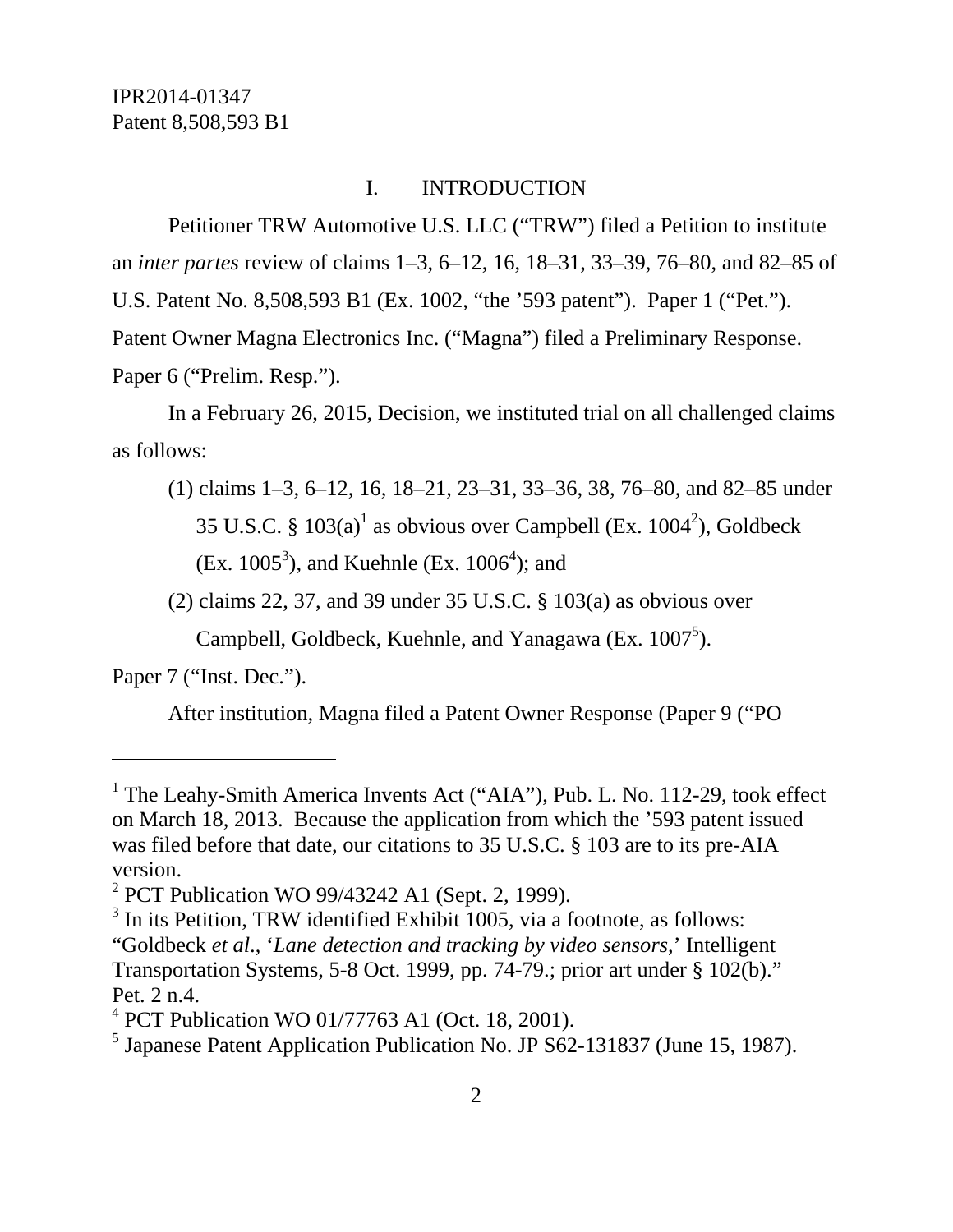Resp.")), and TRW filed a Reply thereto. Paper 13 ("Reply to PO Resp.").

Also before us is a Magna Motion to Exclude (Paper 16, "Mot."), TRW's Opposition thereto (Paper 19, "Opp."), and Magna's Reply thereto (Paper 21, "Reply to Opp.").

An oral hearing was conducted on October 7, 2015. A transcript of the argument is entered in the record. *See* Paper 24.

We have authority under 35 U.S.C. § 6(c). This Final Written Decision is entered pursuant to 35 U.S.C. § 318(a).

### II. ANALYSIS

Magna moves to exclude Exhibits 1005, 1012, and 1013. Mot. 1.

Both of TRW's grounds of unpatentability rely on teachings from Exhibit 1005 (Goldbeck). Thus, its admissibility is critical to TRW's patentability challenges. For the reasons explained below, we exclude Goldbeck, which disposes of or moots all other issues in this *inter partes* review.

A. Relevant Procedural History

Exhibit 1005 (Goldbeck) was submitted by TRW with its Petition and, thus, "during a preliminary proceeding" as that phrase is used in our Rule governing objections and motions to exclude. *See* 37 C.F.R. § 42.64(b)(1); *see also* 37 C.F.R. § 42.2 ("*Preliminary Proceeding* begins with the filing of a petition for instituting a trial and ends with a written decision as to whether a trial will be instituted.").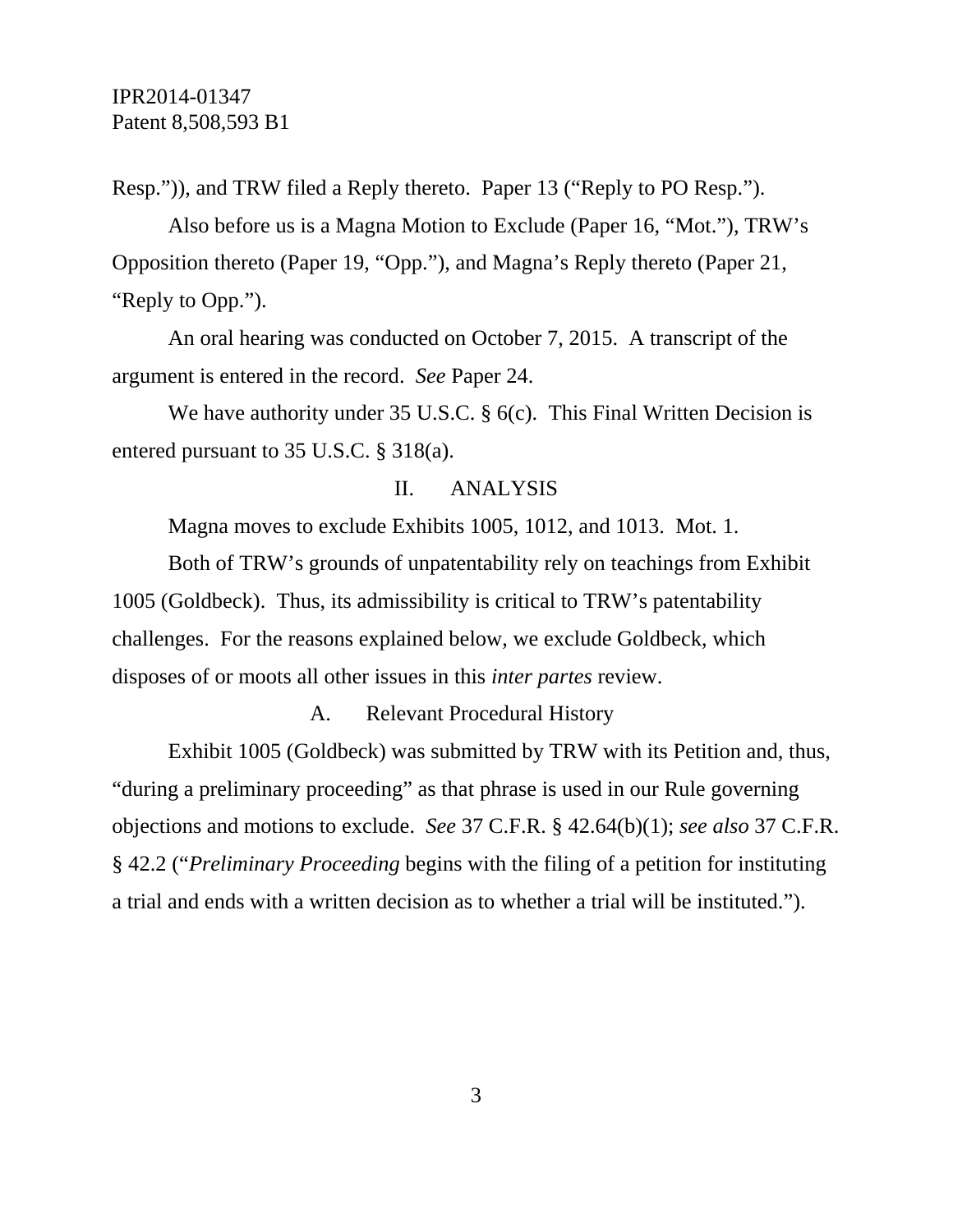$\overline{a}$ 

Magna timely served objections to the admissibility of Exhibit 1005 on March 12, 2015, pursuant to the then-governing Rule. Ex. 2006<sup>6</sup>; *compare* 37 C.F.R. § 42.64(b)(1) (2012) ("Any objection to evidence submitted during a preliminary proceeding must be *served* within ten business days of the institution of the trial.") (emphasis added), *with* 37 C.F.R. § 42.64(b)(1) (2015) ("Any objection to evidence submitted during a preliminary proceeding must be *filed* within ten business days of the institution of the trial.") (emphasis added).

Our Rules provide a mechanism for parties to respond to evidentiary objections with supplemental evidence. 37 C.F.R. § 42.64(b)(2) ("The party relying on evidence to which an objection is timely served may respond to the objection by serving supplemental evidence within ten business days of service of the objection."). TRW did not serve any supplemental evidence in response to Magna's objections to Exhibit 1005. This fact is not in dispute.

In addition to objecting to the admissibility of Exhibit 1005, during trial Magna challenged the sufficiency of TRW's evidence that Exhibit 1005 constitutes a prior art printed publication. *See* PO Resp. 48–50; *see also* 35 U.S.C. § 311(b) ("A petitioner in an inter partes review may request to cancel as unpatentable 1 or more claims of a patent . . . only on the basis of prior art consisting of patents or printed publications.").

TRW responded to Magna's sufficiency of the evidence arguments by presenting counter-arguments that rely on two additional exhibits, which had not

 $6$  Magna subsequently filed a copy of the previously-served objections when it filed its Motion to Exclude.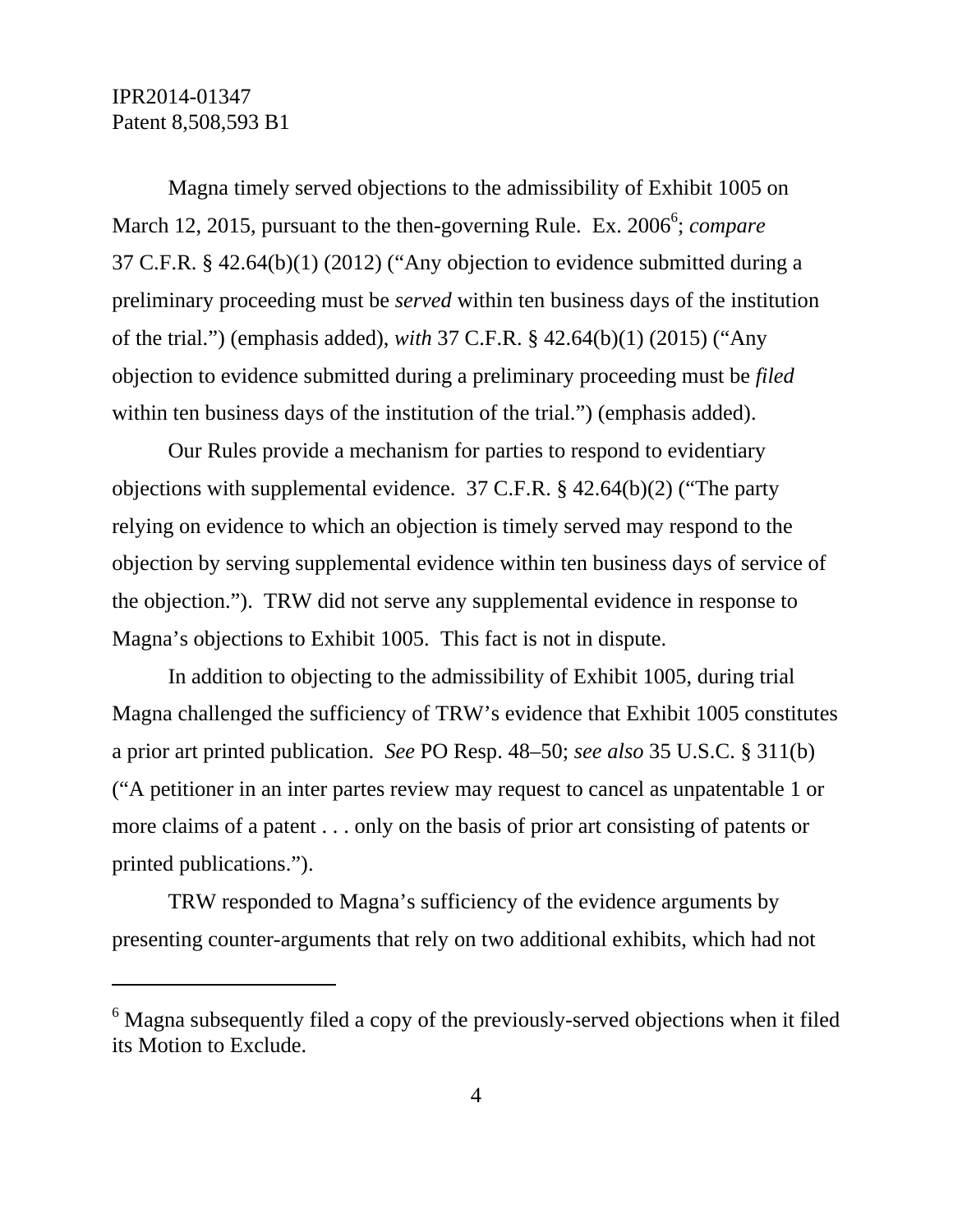l

been previously filed. *See* Reply to PO Resp. 23–24 (citing Ex.  $1012^7$ ; Ex.  $1013^8$ ). First, TRW argued that "in a related ITC case . . . the same Goldbeck reference was found to qualify as prior art under §102(b)." Reply to PO Resp. 23 (citing Ex. 1012). Second, TRW argued that Exhibit 1005 references "IEEE, the copyright date of 1999, and the ISBN  $\ldots$  (0-7803-4975-X)[,] which links to the same Goldbeck article provided through the IEEE website indicating that Goldbeck was available as of October 5, 1999." *Id.* at 24 (citing Ex. 1013, at 001).

### B. Discussion

Magna's objections to Exhibit 1005 are based on Federal Rules of Evidence

("FRE") 901 (authentication), Rules 801 and 802 (hearsay), and Rules 401 and 402

(relevance). Ex. 2006, 1–2; *see also* Mot. 3. For the reasons discussed below,

Exhibit 1005 is excluded in its entirety under FRE 901 for lack of authentication.

With respect to lack of authentication, Magna objected as follows:

On its face, Goldbeck is a document listing two people affiliated with Robert Bosch GmbH (presumably as authors), bearing a 1999 copyright date. (Ex. 1005, p. 1005-001.) The Petition includes a single footnote referencing something titled "Intelligent Transportation Systems" in connection with the Goldbeck document, referencing a date range of "5–8 Oct. 1999," and baldly alleging that the Goldbeck document is 35 U.S.C. § 102(b) prior art. (Paper No. 1, p. 2 n.4.) But neither

<sup>&</sup>lt;sup>7</sup> Exhibit 1012 is captioned as an Initial Determination from ITC Case No. 337-TA-907.

 $8$  Exhibit 1013 appears to be a print out of from the following Internet address: http://ieeexplore.ieee.org/xpl/freeabs\_all.jsp?arnumber=821030&abstractAccess= no&userType=inst.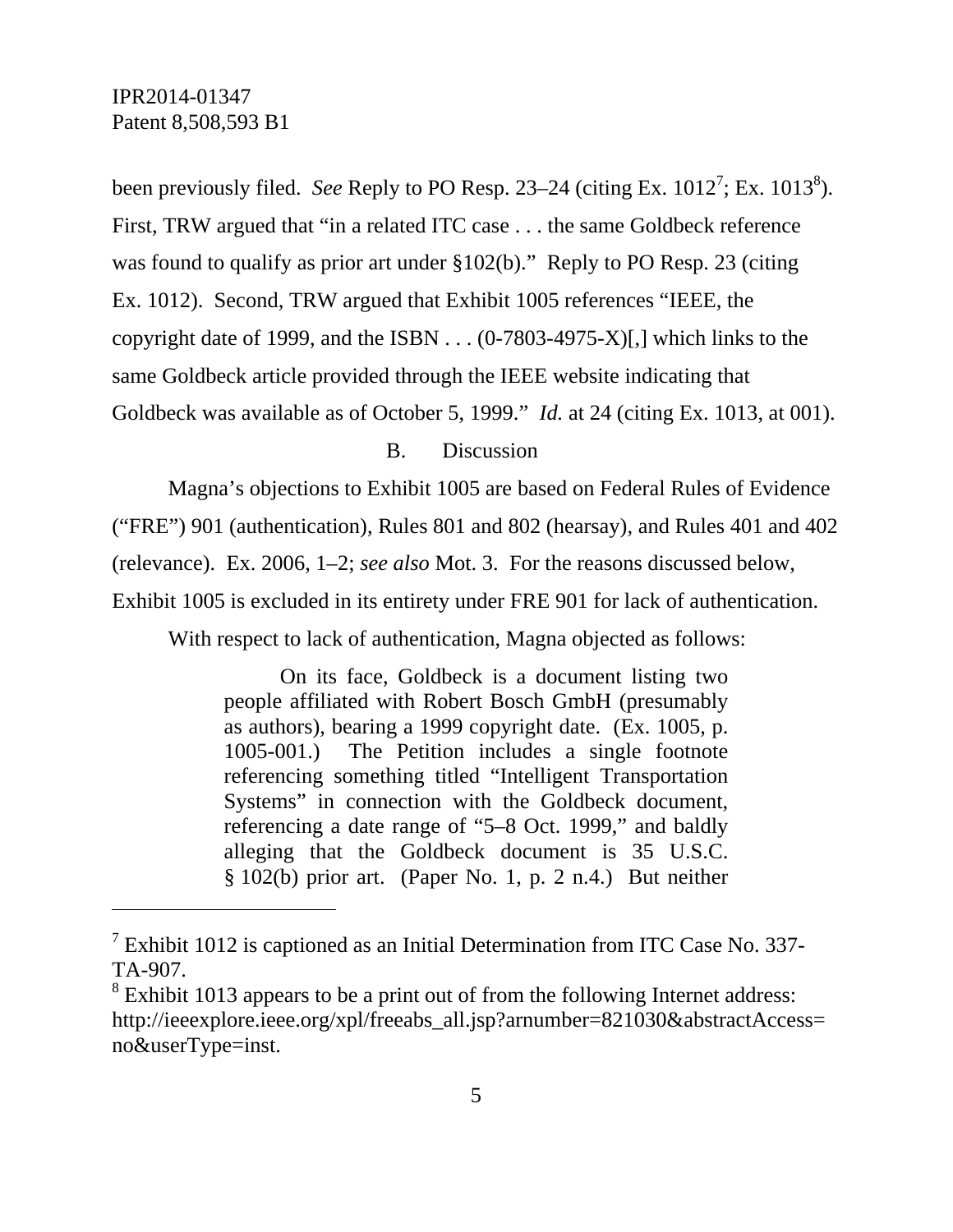the phrase "intelligent transportation systems" nor the date range of October 5–8, 1999, appear anywhere in Goldbeck.

Ex. 2006, 3; *see also* Mot. 3.

Rule 901(a) states: "To satisfy the requirement of authenticating or identifying an item of evidence, the proponent must produce evidence sufficient to support a finding that the item is what the proponent claims it is." Fed. R. Evid. 901(a). Thus, we first look to what TRW claimed Exhibit 1005 to be.

In that regard, the only identifying information provided by TRW is a footnote in its Petition. *See* Pet. 2 n.4. The footnote offers a purported bibliographic reference for Exhibit 1005 as follows: "Goldbeck et al., '*Lane detection and tracking by video sensors*,' Intelligent Transportation Systems, 5-8 Oct. 1999, pp.74-79.; prior art under § 102(b)." *Id*. Thus, TRW claimed that Exhibit 1005 was published during October 5–8 of 1999 in something called *Intelligent Transportation Systems*. *Id*. TRW did not cite or otherwise provide any evidence for this claim. *Id*.<sup>9</sup>

<sup>&</sup>lt;sup>9</sup> The dissent asserts that TRW's declarant Homayoon Kazerooni, Ph.D., "testifies" that Goldbeck was published in 1999 in *Intelligent Transportation Systems*. Dissent at 8 (citing Ex. 1008 ¶ 5 n.2). The dissent-cited content, however, is not affirmative testimony of Dr. Kazerooni; it is a footnote consisting of a bibliographic reference, which is identical to footnote 4 of the Petition. *Compare* Ex. 1008 ¶ 5 n.2, *with* Pet. 2 n.4. Even assuming that Dr. Kazerooni, via footnote 2 of his declaration, is implicitly testifying to the accuracy of the bibliographic reference, it would not be persuasive because Dr. Kazerooni does not cite any evidence, or first-hand knowledge, to support any such testimony.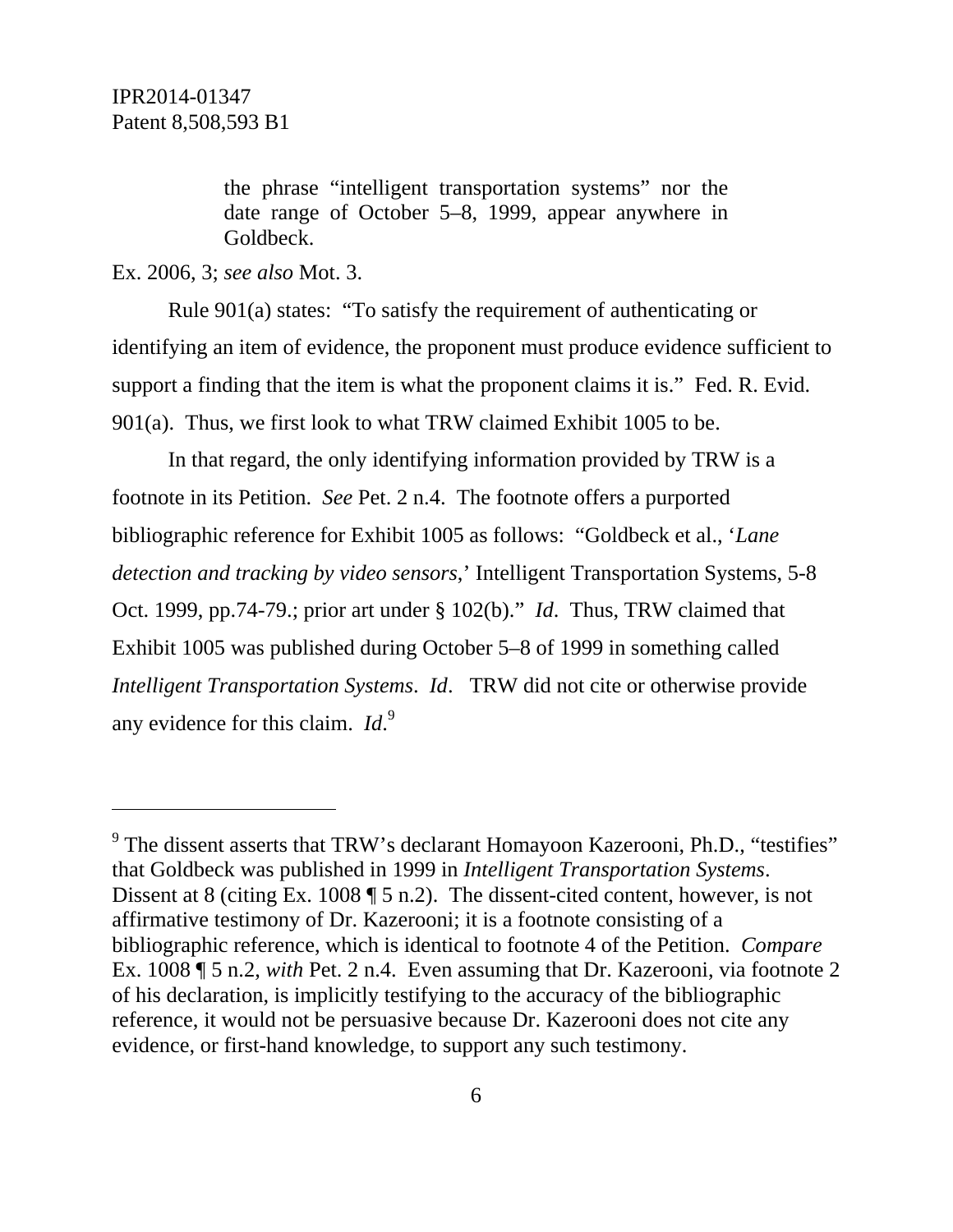In its objections served March 12, 2015, Magna noted correctly that "neither the phrase 'intelligent transportation systems' nor the date range of October 5–8, 1999, appear[s] anywhere in Goldbeck." Ex. 2006, 3; *see also* Mot. 5 (noting the same); Ex. 1005 (lacking the quoted phrase and asserted date range). This fact is not in dispute. For perspective, we reproduce below a top portion of the first page of Exhibit 1005.



In the reproduction shown above, only the title and authors of the article are provided. Magna's Motion seeks to exclude Exhibit 1005 because, among other things, TRW failed to produce evidence to show Goldbeck is in fact an October 5– 8, 1999, printed publication from *Intelligent Transportation Systems*. Mot. 4.

In opposing the Motion to Exclude, TRW does not identify any evidence to support a finding that Exhibit 1005 is—as TRW claims—an article published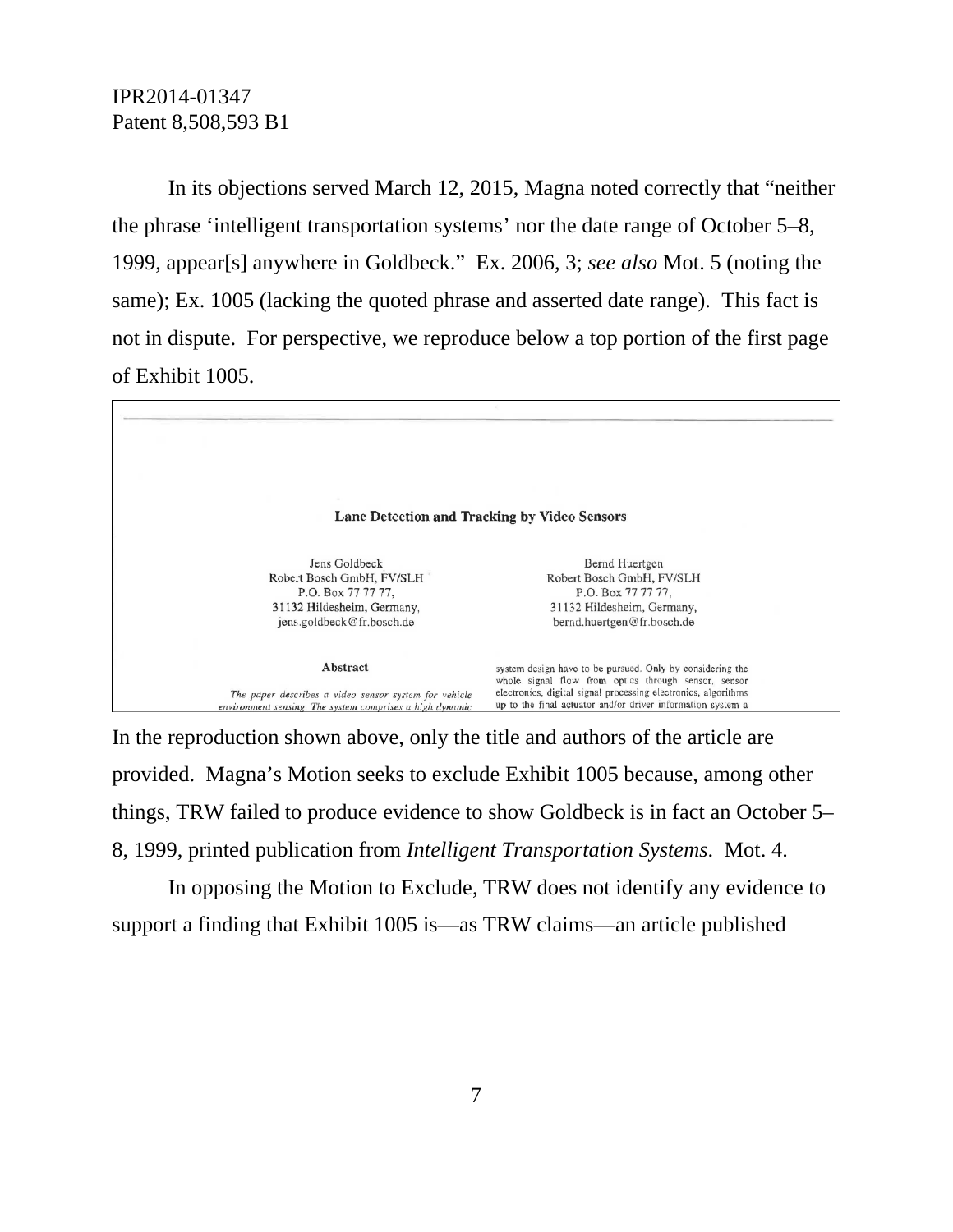-

October 5–8, 1999, in *Intelligent Transportation Systems*. 10 Instead, TRW argues that Exhibit 1005 is self-authenticating "because it is an article from an IEEE periodical." Opp. 4. This is a circular argument. TRW has not cited any evidence to support the underlying premise on which its argument relies, i.e., that the Goldbeck article is from any IEEE periodical, let alone one called *Intelligent Transportation Systems* that purportedly was published October 5–8, 1999, as asserted in the Petition. We also note that it would be unusual for a journal or periodical to be "published" over the course of a four day period, as asserted by TRW.

TRW points out that Exhibit 1005 bears a copyright notice from "IEEE." Opp. 4; *see also* Ex. 1005 ("©1999 IEEE."). Although the copyright notice is probative that IEEE owns a copyright to the article, it is not probative that the article was ever published by IEEE or anyone else. *See, e.g.*, *Stryker Corp. v. Karl Storz Endoscopy-America, Inc.*, Case IPR2015-00677 (PTAB Sept. 2, 2015) (Paper 15) (citing 17 U.S.C. § 401 and explaining why a copyright notice does not establish when a document was publicly accessible under patent law). For the same reason, TRW's reliance on *Liberty Mutual Ins. Co. v. Progressive Casualty Ins. Co.*, CBM2012-00010, Paper 59 (PTAB Feb. 24, 2014) ("*Liberty Mutual*") for

 $10$  Because Exhibits 1012 and 1013 were not filed timely as supplemental evidence in response to Magna's objections to the admissibility of Exhibit 1005, we do not consider them in deciding TRW's Motion to Exclude. *See* 37 C.F.R. § 42.64(b)(2). In any event, TRW does not seek consideration of Exhibits 1012 and 1013 in opposing the Motion to Exclude, at least with respect to authentication. *See* Opp. 2 ("Exhibits 1012 and 1013 were not, and are not, used to address Magna's authentication objections.").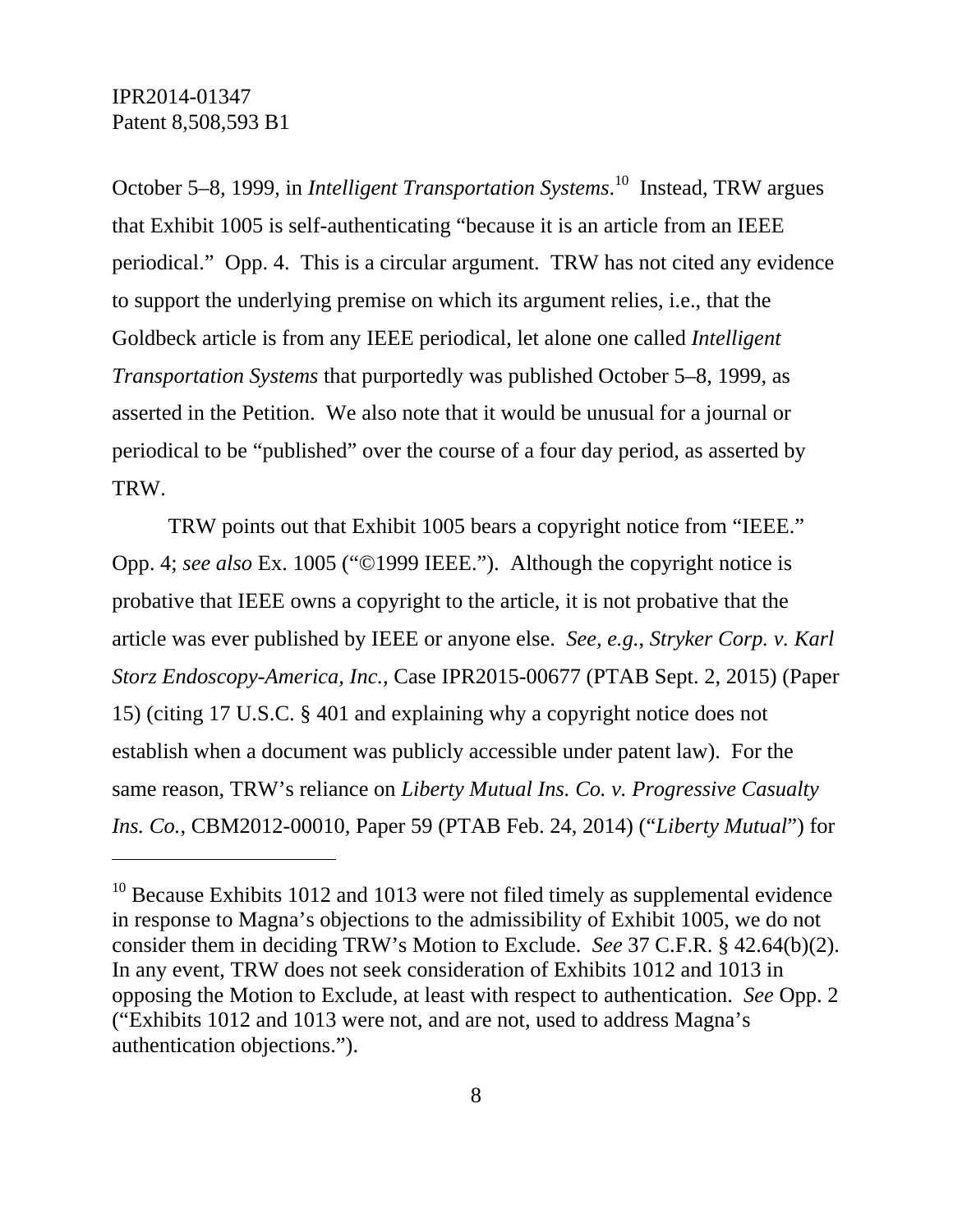its application of FRE 902(6) is misplaced.<sup>11</sup> TRW draws our attention to *Liberty Mutual's* handling of an exhibit 1025 in that proceeding. *See* Opp. 4 (citing *Liberty Mutual* at 37). That exhibit, however, stated on its face: "Published in: *Proceedings of ACM SIGMETRICS 2001/Performance 2001*, Cambridge, MA, June 2001, pages 245-256." *See Liberty Mutual*, CBM2012-00010, Ex. 1025. In contrast, Exhibit 1005 does not bear any statement of publication, let alone an identification of the medium in which it allegedly was published.

Lastly, TRW argues that Exhibit 1005 "indicates an International Serial Book Number (ISBN) '0-7803-4975-X'," which "provide[s] that Goldbeck is an IEEE publication from an IEEE periodical." Opp. 4 (quoting Ex. 1005). But, TRW utterly fails to support this argument with evidence.

We reproduce below a bottom portion of the first page of Exhibit 1005, which includes the indication (highlighting added) on which TRW's argument is based.

| requirements, i.e. thermal stability, shock resistance,<br>environmental illumination range, reliability, functional<br>robustness and more. To meet these challenges new paths in |        | normal traine. Typical situations include rising or setting<br>sun, headlights or reflections thereof on wet road surfaces<br>during night which overtax standard CCD cameras resulting |
|------------------------------------------------------------------------------------------------------------------------------------------------------------------------------------|--------|-----------------------------------------------------------------------------------------------------------------------------------------------------------------------------------------|
|                                                                                                                                                                                    |        |                                                                                                                                                                                         |
| 0-7803-4975-X/98/\$10.00 C 1999 IEEE                                                                                                                                               | $-74-$ |                                                                                                                                                                                         |
|                                                                                                                                                                                    |        |                                                                                                                                                                                         |
|                                                                                                                                                                                    |        | 1005-001                                                                                                                                                                                |

<sup>&</sup>lt;sup>11</sup> FRE 902(6) provides that "[p]rinted material purporting to be a newspaper or periodical" is self-authenticating.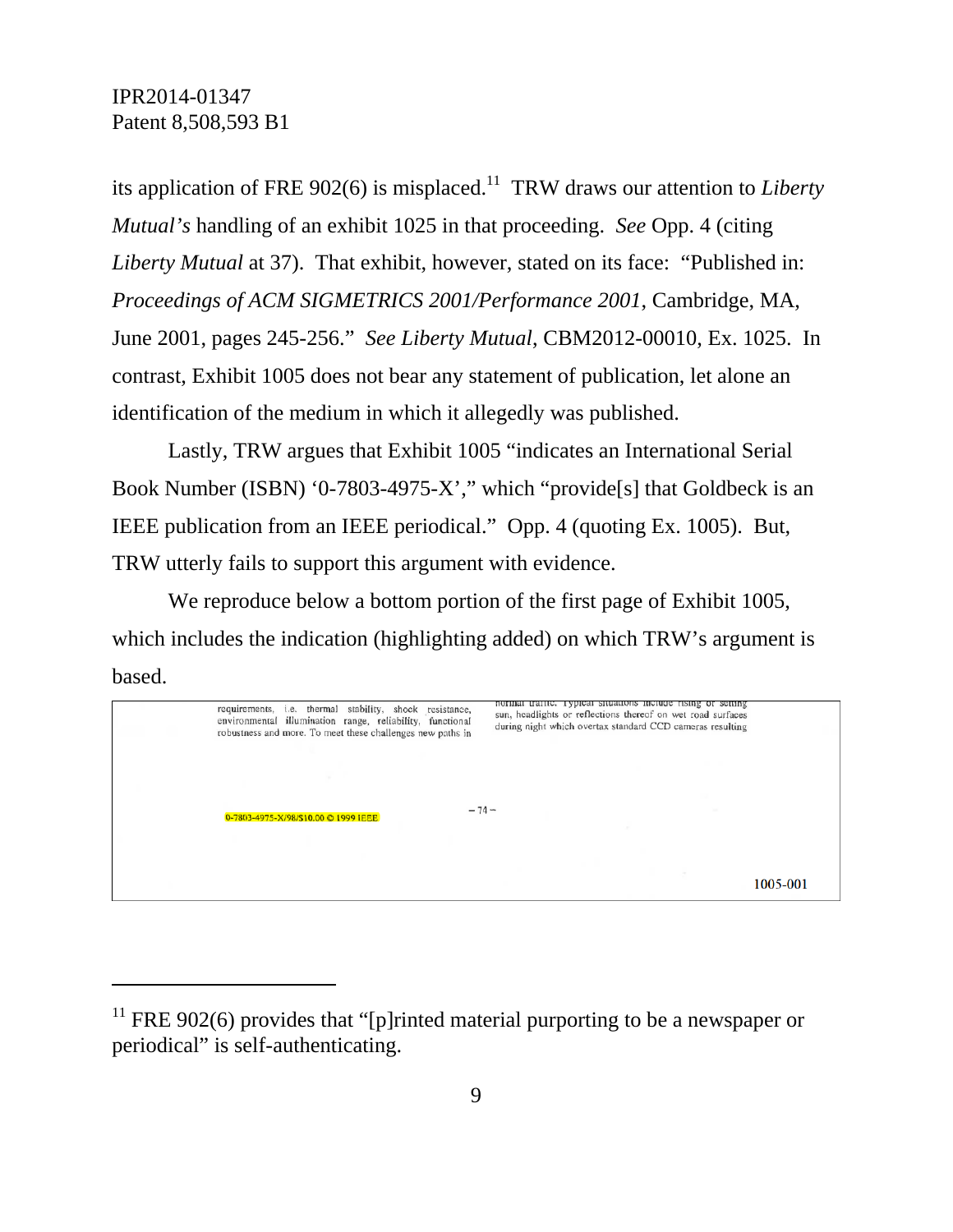-

As shown, the first page of the document states: "0-7803-4975-X/98/\$10.00 © 1999 IEEE." Ex. 1005, 1. TRW does not produce evidence showing that "0-7803- 4975-X" is an ISBN, what an ISBN is, what an ISBN signifies, how an ISBN is assigned, who assigns it, or when and under what circumstances an ISBN is stamped onto something.<sup>12</sup> We cannot accept, as a substitute for evidence, the conclusory assertion by Petitioner's counsel that the presence of "0-7803-4975-X," either alone or in conjunction with "©1999 IEEE," on a document tends to prove that the document is an IEEE *publication* from an IEEE *periodical*.

For the same reason, TRW's reliance on FRE 901(b)(4) is misplaced. TRW notes that a document may be authenticated under that Rule "based on '[t]he appearance, contents, substance, internal patterns, or other distinctive characteristics of the item, taken together with all the circumstances.'" Opp. 5 (quoting FRE  $901(b)(4)$ ). TRW directs us to the purported ISBN as just such a distinctive characteristic, and argues that it "link[s] to the article via IEEE's website" and that the article "is immediately accessible to the public through IEEE's on-line library system." Opp. 5 (no citations provided). This is attorney argument, not supported with evidence. Furthermore, even if this attorney

 $12$  In fact, the Dissent would find that the "0-7803-4975-X" (or an eight digit subset of the foregoing) constitutes an International Standard *Serial* Number (ISSN) and, thus, not an ISBN as asserted by TRW. But, TRW has similarly not produced evidence showing that "0-7803-4975-X" contains an ISSN, what an ISSN is, what an ISSN signifies, how an ISSN is assigned, who assigns it, or when and under what circumstances an ISSN is stamped onto something.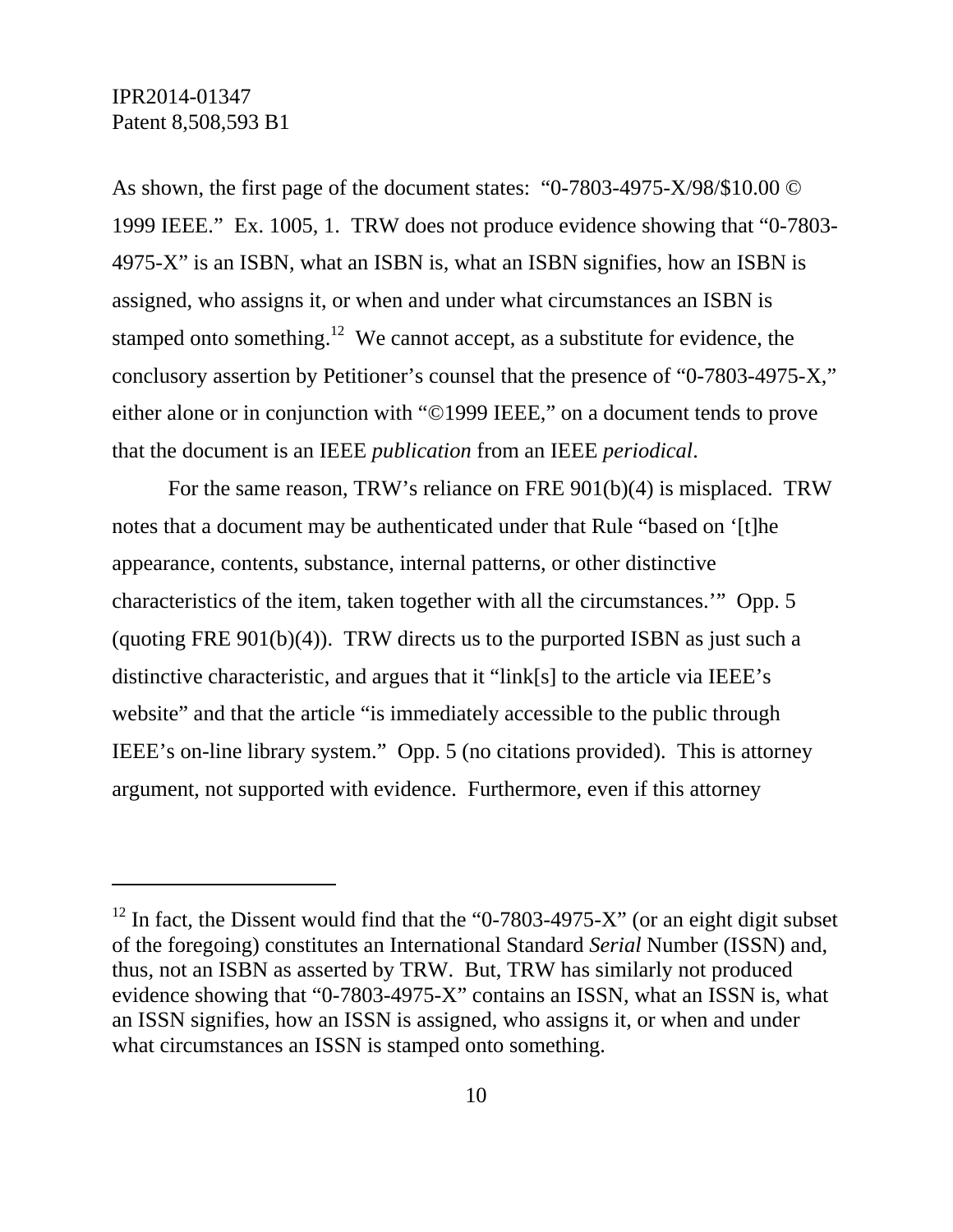argument were established as fact, it would merely prove that the article is published as of today, not as of any particular past date.

The case law cited by the Dissent also does not support admitting Exhibit 1005 for either what the Petition specifically claimed it to be (i.e., an article published October 5–8, 1999 in *Intelligent Transportation Systems*) or what TRW generally claims it self-authenticates as (i.e., an article published sometime in 1999 in an unidentified IEEE periodical). *See* Dissent at 5–6 (citing *Alexander v. CareSource*, 576 F.3d 551, 561 (6th Cir. 2009); *Pass & Seymour, Inc. v. Hubbell Inc.*, 532 F.Supp.2d 418, 438 (N.D.N.Y. 2007); *Milton H. Greene Archives, Inc. v. BPI Commc'ns, Inc.*, 378 F.Supp.2d 1189, 1195 n.3 (C.D. Cal. 2005); *Fenton v. Sterling Plumbing Gp., Inc.*, 21 F.3d 1113, at \*2 n.2 (9th Cir. 1994) (unpublished); *Byrne v. CSX Transportation, Inc.*, Case No. 14-3791, 2015 WL 3916450, at \*4 (6thCir. June 26, 2015)). For example, the Dissent relies on *Alexander* for the proposition that a "job description on a company letterhead was self-authenticating under Fed. R. Evid. 902(7) because it contained a trade inscription indicating the source of origin of the document." *See* Dissent at 6. That court, however, did not hold that the job description was self-authenticating as a publication in a periodical. Rather, it held that the document was self-authenticating for what it appeared on its face to be, i.e., a job posting authored by defendant. *See Alexander*, 576 F.3d at 561 (noting that "job description was generated on CareSource's letterhead"). Similarly, in *Pass & Seymour*, the court held that "selfpromoting advertising and press materials[] are treated under the Federal Rules of Evidence as self-authenticating." *Pass & Seymour*, 532 F.Supp.2d at 438. Again, however, that court held the document was self-authenticating merely for what it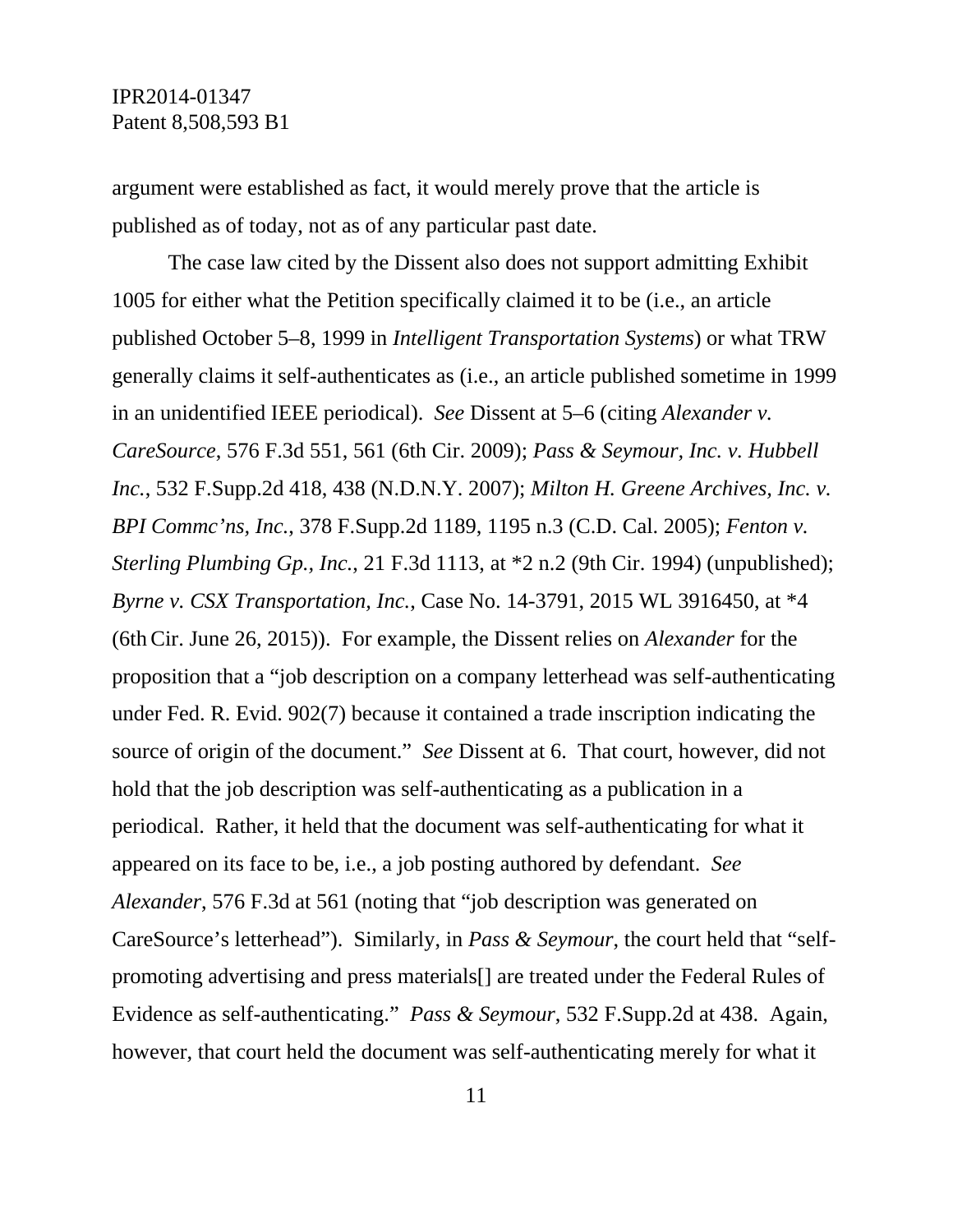appeared on its face to be, i.e., efforts by defendant to market its allegedly infringing products. *See id*. (noting that "Hubbell has presented nothing to cast doubt upon the validity or authenticity of the disputed exhibit as reflecting efforts by Hubbell to market its quick-connect devices."). The other Dissent-cited cases— *Milton*, 378 F.Supp.2d 1189; *Fenton*, 21 F.3d 1113; and *Byrne*, 2015 WL 3916450—likewise do not stand for the proposition that the existence of a trade inscription on a document renders that document self-authenticating *as a publication* of the owner of the trade inscription.

In its Petition, TRW offered Exhibit 1005 as an article published October 5– 8, 1999, in *Intelligent Transportation Systems*. Pet. 2 n.4. Magna timely objected for, among other things, lack of authentication. TRW did not serve any supplemental evidence that Exhibit 1005 is what TRW claims it is. And, in opposing the Motion to Exclude, TRW has not directed us to evidence probative of Exhibit 1005 being an article published October 5–8, 1999, in *Intelligent Transportation Systems* or persuaded us that Exhibit 1005 is self-authenticating for that which TRW generally claims it to be: "an IEEE publication from an IEEE periodical." Opp. 4.

Magna's Motion to Exclude Exhibit 1005 for lack of authentication is granted.

### III. CONCLUSION

Both of Petitioner's grounds of unpatentability rely on Exhibit 1005 (Goldbeck). Because we exclude Exhibit 1005 from evidence, both of Petitioner's grounds of unpatentability necessarily fail.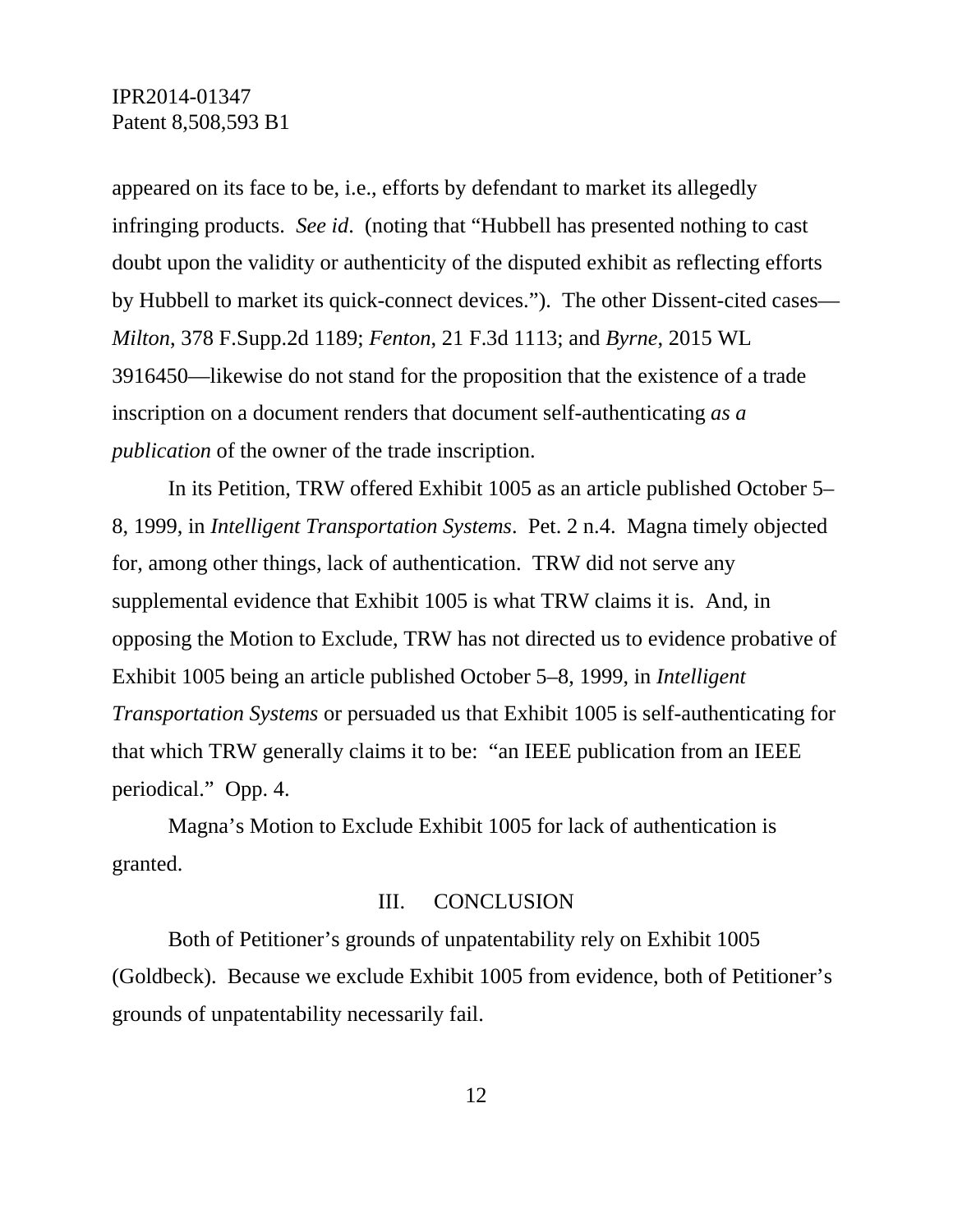#### IV. ORDER

Accordingly, it is

ORDERED that Magna's Motion to Exclude is granted with respect to Exhibit 1005 and dismissed as moot with respect to Exhibits 1012 and 1013;

FURTHER ORDERED that claims 1–3, 6–12, 16, 18–31, 33–39, 76–80, and 82–85 of U.S. Patent No. 8,508,593 B1 are not unpatentable on the record before us; and

FURTHER ORDERED that, because this Decision is final, a party to the proceeding seeking judicial review of the Decision must comply with the notice and service requirements of 37 C.F.R. § 90.2.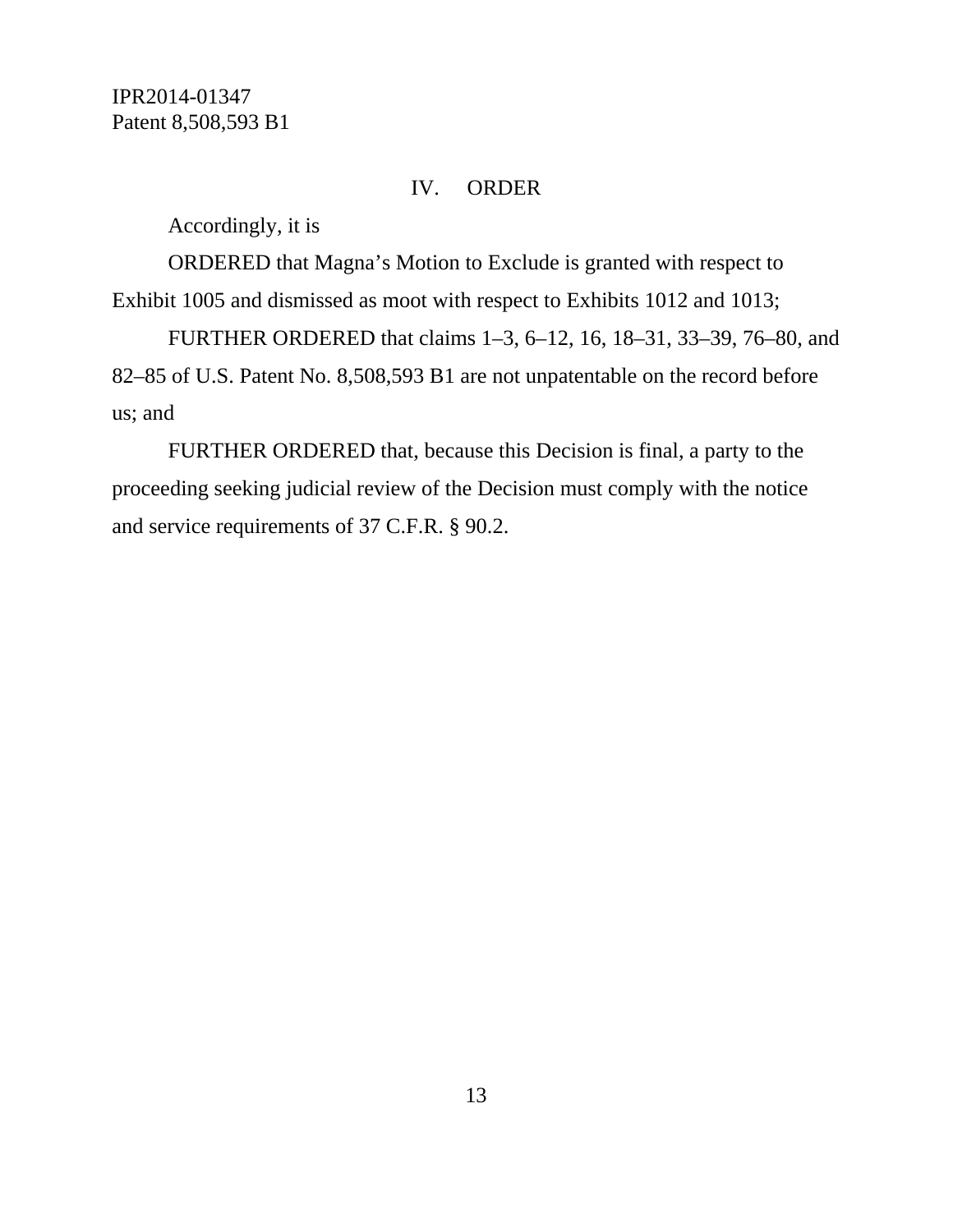For Petitioner:

Jon Trembath A. Justin Poplin Timothy Sendek Allan Sternstein Douglas W. Link Dan Cleveland, Jr. Hissan Anis JTrembath@LathropGage.com JPoplin@LathropGage.com tsendek@lathropgage.com asternstein@lathropgage.com DLink@LathropGage.com DCleveland@LathropGage.com HAnis@LathropGage.com Patent@LathropGage.com

For Patent Owner:

David K.S. Cornwell Timothy A. Flory Terence Linn Richard D. Coller III Daniel E. Yonan davidc-PTAB@skgf.com Flory@glbf.com davidc-PTAB@skgf.com linn@glbf.com rcoller-PTAB@skgf.com dyonan@skgf.com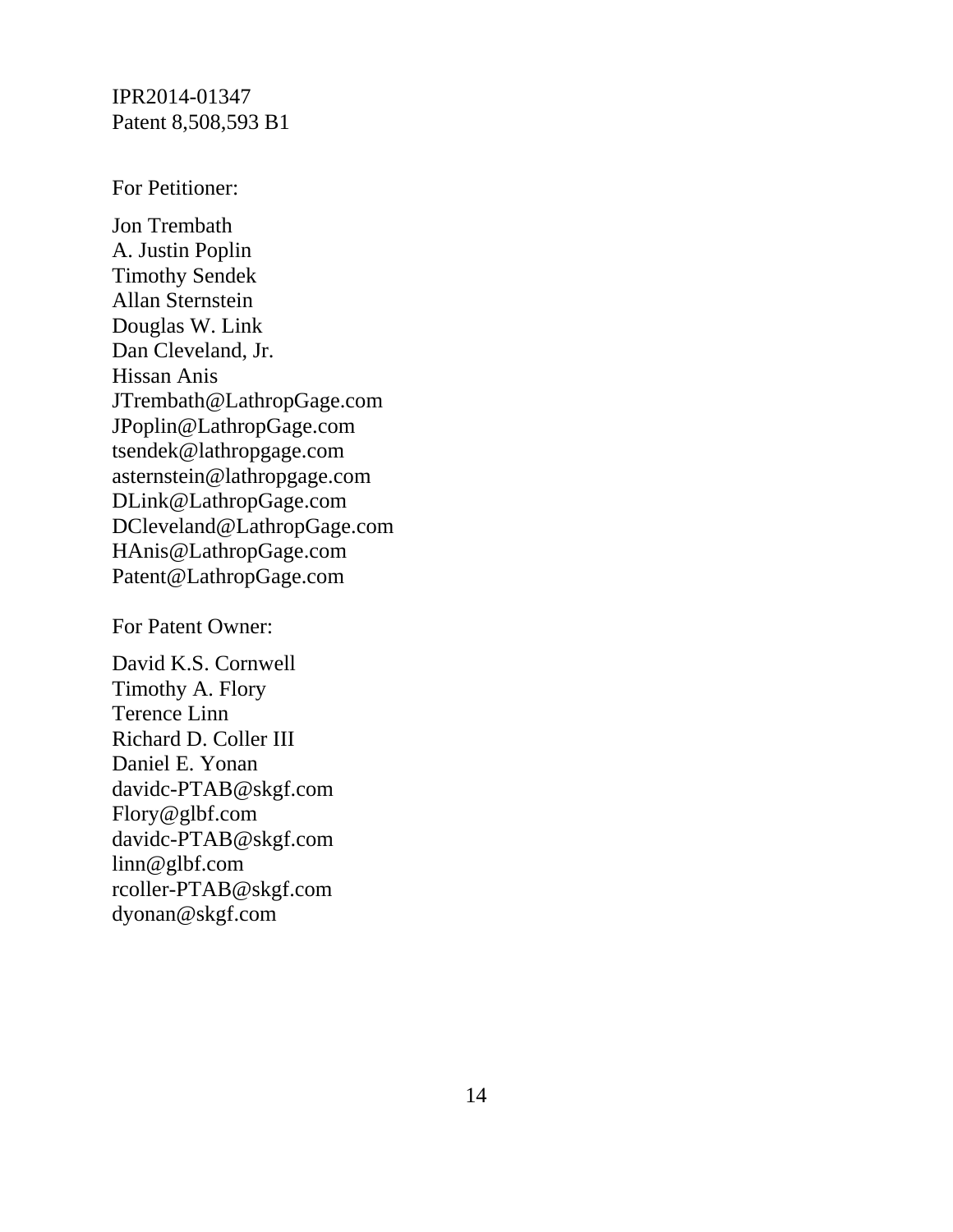## UNITED STATES PATENT AND TRADEMARK OFFICE \_\_\_\_\_\_\_\_\_\_\_\_

## BEFORE THE PATENT TRIAL AND APPEAL BOARD \_\_\_\_\_\_\_\_\_\_\_\_

TRW AUTOMOTIVE U.S. LLC, Petitioner,

v.

MAGNA ELECTRONICS INC., Patent Owner.

\_\_\_\_\_\_\_\_\_\_\_\_

Case IPR2014-01347 Patent 8,508,593 B1

\_\_\_\_\_\_\_\_\_\_\_\_

Before JAMES P. CALVE, MICHAEL J. FITZPATRICK, and BARRY L. GROSSMAN, *Administrative Patent Judges*.

CALVE, *Administrative Patent Judge*, dissenting.

I respectfully dissent from the majority's decision to grant Magna's Motion to Exclude Goldbeck (Ex. 1005) from evidence.

First, Magna's Motion to Exclude challenges the sufficiency of the evidence that TRW has proffered to establish that Goldbeck is a prior art publication under 35 U.S.C. § 102(b). Such challenges are not made in a motion to exclude. *Office Patent Trial Practice Guide*, 77 Fed. Reg. 48,756, 48,767 (Aug. 14, 2012). Magna's Response reiterates the arguments presented in its Motion to Exclude. PO Resp. 48–50. TRW is required to establish Goldbeck as a printed publication under 35 U.S.C. § 102(b) and may use its Reply to respond to these issues.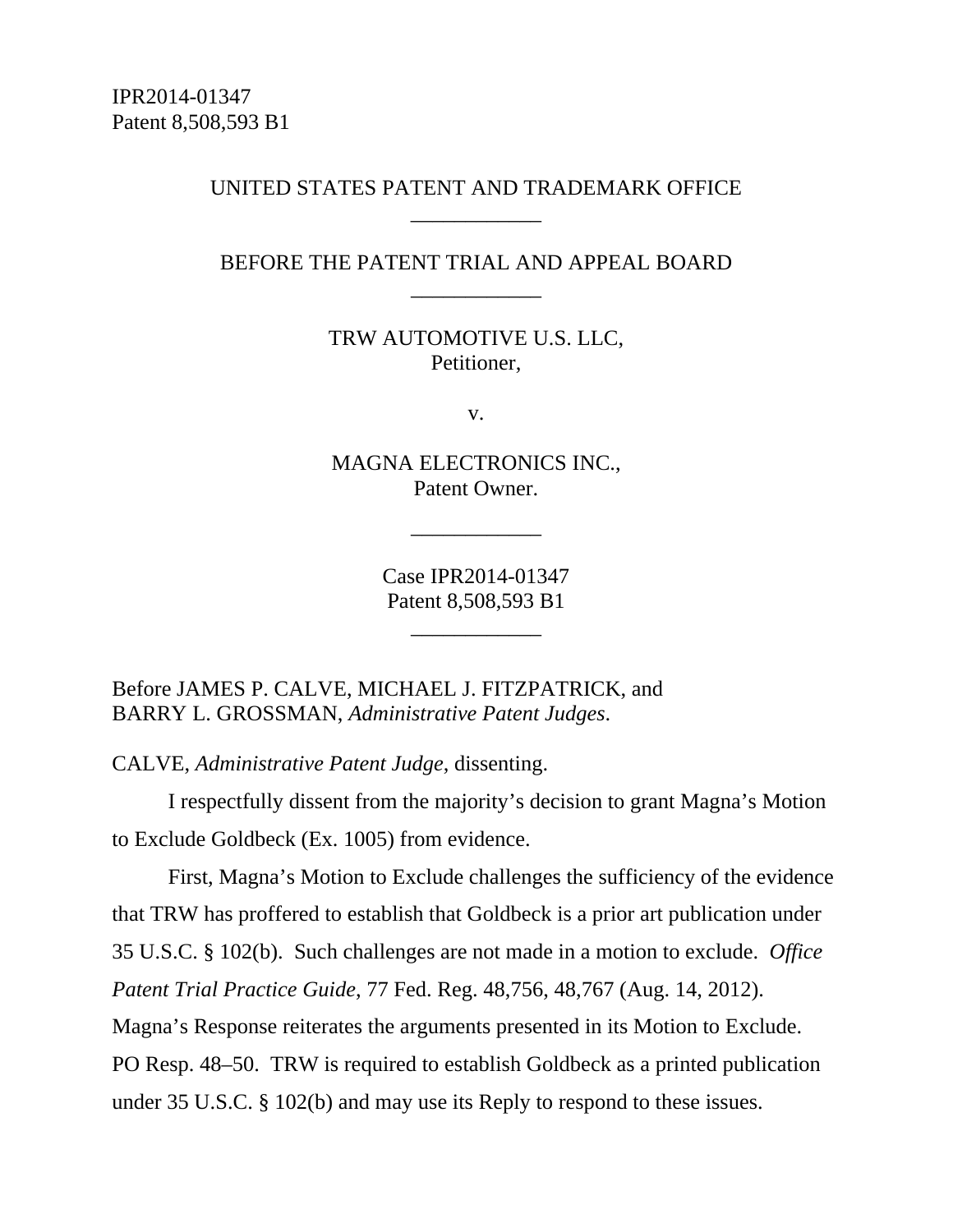Second, as movant, Magna has the burden of showing that Goldbeck is not admissible. 37 C.F.R. § 42.20(c). In *inter partes* reviews, references are admitted into evidence subject to an opposing party asserting objections to the evidence and moving to exclude the evidence. 37 C.F.R. § 42.64. Magna has not met its burden of showing that Goldbeck (Exhibit 1005) is inadmissible on the grounds asserted by Magna in its motion

#### *Compliance with Office Patent Trial Practice Guide*

A party challenging the admissibility of evidence must object timely to that evidence and preserve the objection by filing a motion to exclude. 37 C.F.R. § 42.64; *Office Patent Trial Practice Guide*, 77 Fed. Reg. 48,756, 48,767 (Aug. 14, 2012). A "motion to exclude evidence must: (a) Identify where in the record the objection originally was made; (b) Identify where in the record the evidence sought to be excluded was relied upon by an opponent; (c) Address objections to exhibits in numerical order; and (d) Explain each objection. *Office Patent Trial Practice Guide*, 77 Fed. Reg. 48,756, 48,767 (Aug. 14, 2012).

Magna moves to exclude (1) Goldbeck (Ex. 1005); (2) ITC Initial Determination (Ex. 1012); and (3) IEEE Abstract (Ex. 1013). Mot. 1. Magna argues Goldbeck should be excluded under Fed. R. Evid. 901, 802, and 402. *Id.* 

*Identify Where Goldbeck Was Relied Upon by TRW* 

Magna's Motion to Exclude does not identify sufficiently where in the record Goldbeck was relied upon by TRW, as required by the *Office Patent Trial Practice Guide*. 77 Fed. Reg. at 48,767 (Section II.K.(a) Challenging Admissibility). Magna identifies only a statement in footnote 4 of page 2 of the Petition. Mot. 4. Magna argues that "TRW alleges that the Goldbeck document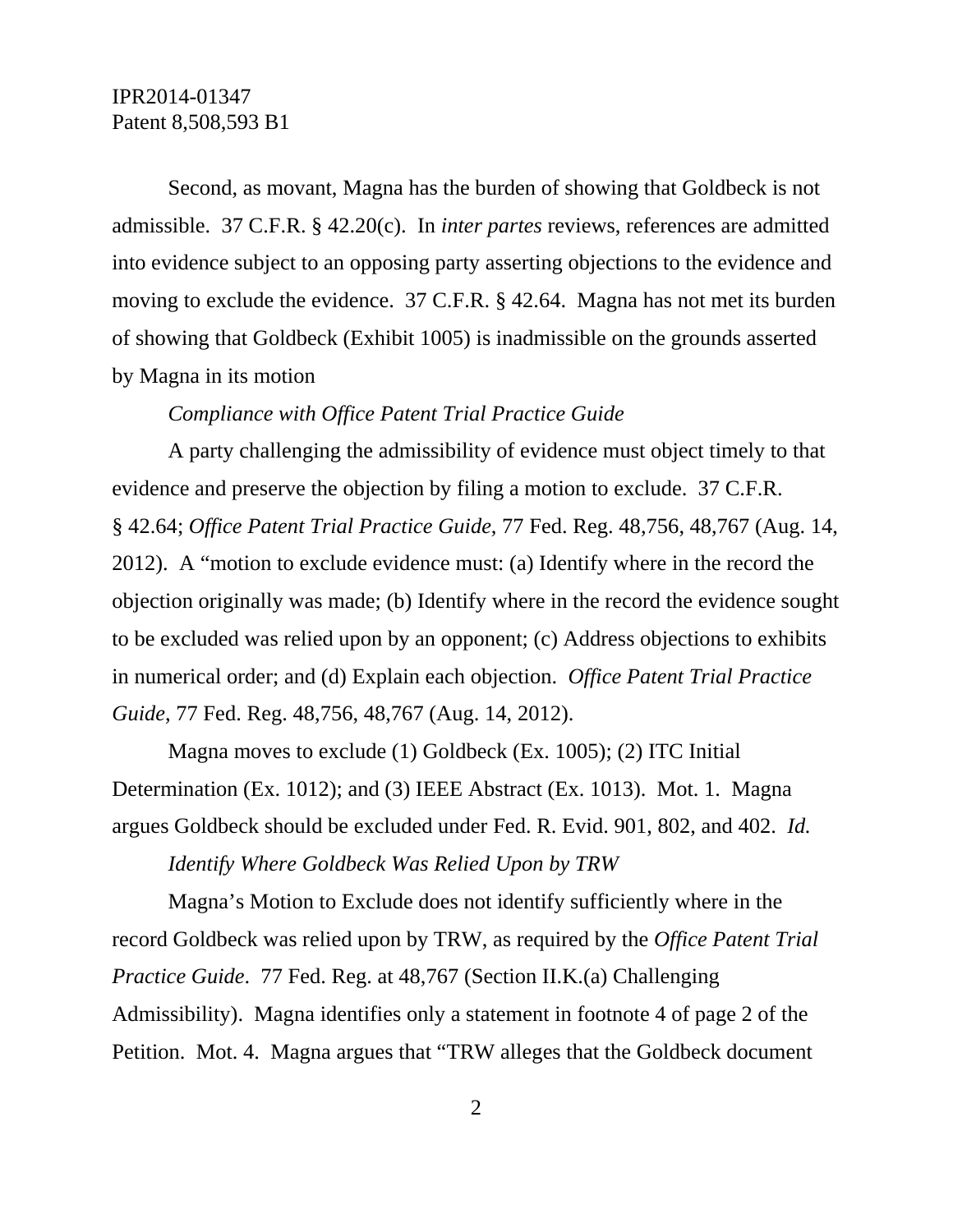qualifies as 35 U.S.C. § 102(b) (pre-AIA) prior art because the Goldbeck document is connected with something titled 'Intelligent Transportation Systems' having a date range of '5–8 Oct. 1999.'" *Id.* at 4.

The Petition relies on Goldbeck to disclose the use of CMOS cameras as digital cameras in a forward facing windshield accessory as claimed. *Id.* at 7. The Petition sets forth how Goldbeck teaches a CMOS camera and a communication bus, and how these teachings are combinable with Campbell and other prior art to render obvious some of the challenged claims. *Id.* at 12–14, 18–19, 23–27, 41–42, 44, 45, 48, 50, 52–55. The Motion to Exclude does not challenge these portions of the Petition. Thus, it is unclear what we should exclude beyond the reference to Goldbeck on page 2 of the Petition.

*Magna's Motion to Exclude Challenges the Sufficiency of Evidence* 

Magna's Motion also runs afoul of the prohibition against using a motion to exclude "to challenge the sufficiency of the evidence to prove a particular fact." 77 Fed. Reg. at 48,767; *FLIR Sys., Inc. v. Leak Surveys, Inc.*, Case IPR2015- 00065, slip op. at 4–5, 9 (PTAB Sept. 3, 2015) (Paper 71).

Whether a document is a printed publication under 35 U.S.C. § 102 is a question of law based on underlying facts. *Orion IP, LLC v. Hyundai Motor Am.*, 605 F.3d 967, 974 (Fed. Cir. 2010). Whether Goldbeck is a printed publication is not decided in a motion to exclude. *FLIR Sys., Inc. v. Leak Surveys, Inc.*, Case IPR2015-00065, slip op. at 4–5, 9 (PTAB Sept. 3, 2015) (Paper 71); *Hayward Indus., Inc. v. Pentair Water Pool and Spa, Inc.*, Case IPR2013-00285, slip op. at 3 (PTAB July 3, 2014) (Paper 31); *Valeo N. Am., Inc. v. Magna Electronics, Inc.*, IPR2014-00222, slip op. at 11–12 (PTAB May 28, 2015) (Paper 55).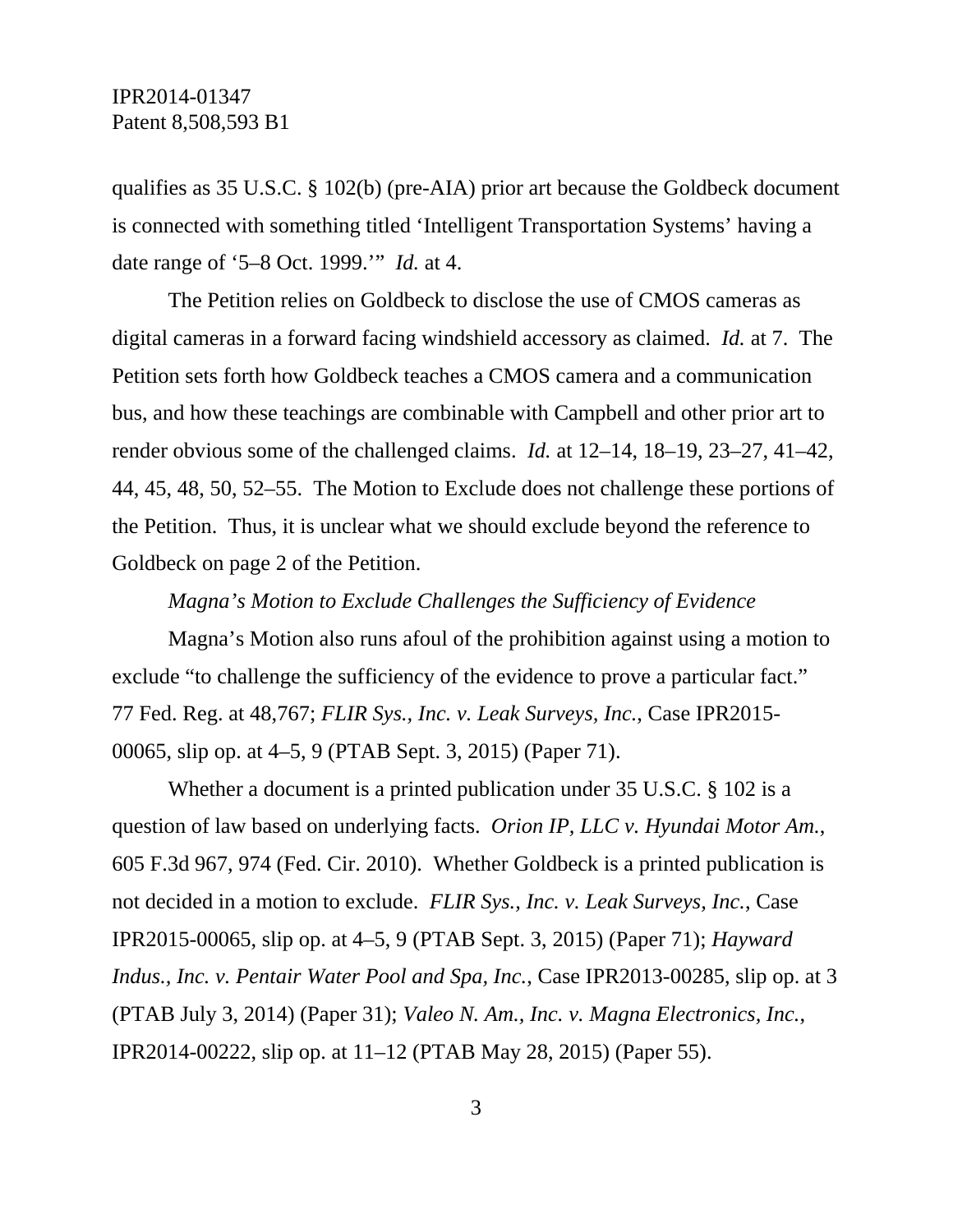Although Magna couches its Motion as one involving authentication, hearsay, and relevance (Mot. 3), Magna's arguments actually challenge the sufficiency of evidence needed to establish that Goldbeck is a printed publication under 35 U.S.C. § 102(b).

First, Magna argues that Goldbeck is not self-authenticating and "a copyright date on a document, absent any other showing, is insufficient to show that the document was accessible to the public and qualifies as a printed publication." Mot. 4. Magna also argues that "[t]here is . . . nothing to authenticate TRW's allegation that the Goldbeck document . . . qualifies as 35 U.S.C. § 102(b) (pre-AIA) prior art." *Id.* at 5.

Regarding hearsay, Magna argues that "TRW seeks to rely on the copyright date for a hearsay purpose to which no hearsay exception applies" and "bare copyright dates are insufficient to establish public accessibility." *Id.* at 6. Magna argues "TRW is attempting to rely on the 1999 copyright date appearing in the Goldbeck document to establish publicly accessibility as a printed publication, that copyright date is hearsay under FRE 801 and is inadmissible under FRE 802." *Id.*  at 7.

Regarding relevance, Magna argues that "[i]f the Goldbeck document is not established as a prior art printed publication, it cannot be relevant to a patentability determination—or any other determination—in the present action." *Id.* at 7–8. Magna argues that "the Goldbeck document's copyright date does not have any tendency to make the Goldbeck document's alleged public accessibility more probable because copyrighting a document and publishing it are completely decoupled processes." *Id.* at 8.

4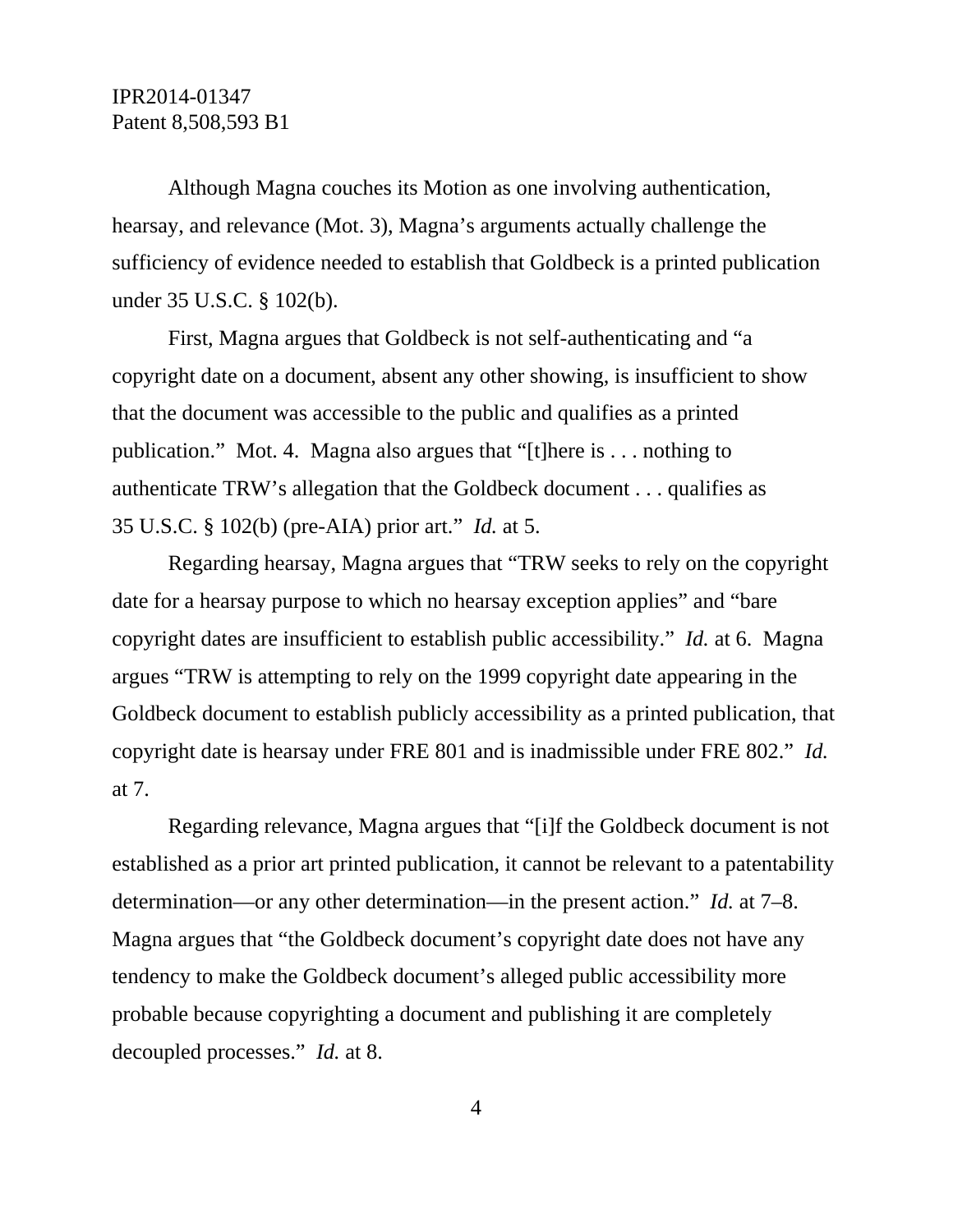Magna raises these same arguments in its Response, which belies the fact that Magna's Motion to Exclude challenges the sufficiency of evidence needed to prove Goldbeck is a printed publication under 35 U.S.C. § 102(b). Magna argues a petitioner has "the burden of proving that a document is a 'printed publication' by showing that the document was publicly accessible to persons concerned with the art to which the document relates." PO Resp. 48, 50. Magna also argues that "there is not sufficient evidence to establish that Goldbeck was publicly accessible prior to the alleged 2002 priority date of the '593 patent" because the mere appearance of a 1999 copyright date on a document "does not establish that it was available to and/or disseminated to the public." *Id.* at 48, 49. Magna cites the *Wyer*, *L-3 Communications*, *Lister*, and *Neutrino* decisions in its Response and Motion to Exclude for the same propositions. *Id.* at 48–49; Mot. 4–5, 7.

#### *Motion to Exclude Goldbeck*

Magna has the burden of establishing that Goldbeck is not admissible. 37 C.F.R. § 42.20(c); *FLIR Sys., Inc. v. Leak Surveys, Inc.*, Case IPR2014-00411, slip op. at 5 (PTAB Sept. 3, 2015) (Paper 113). Magna has not carried that burden. *Authentication of Goldbeck under Fed. R. Evid. 902(6) & 902(7)* 

Magna argues Goldbeck is not self-authenticating and a copyright date does not establish a date Goldbeck was available or disseminated to the public. Mot. 4.

Magna's arguments are not persuasive in view of TRW's argument that Goldbeck is self-authenticating under Fed. R. Evid. 902(7) because it contains an IEEE trade inscription, copyright symbol, and ISBN. Opp. 4–5 (citing *ACCO Brands, Inc. v. PC Guardian Anti-Theft Prods.*, 592 F. Supp. 2d 1208, 1219 (N.D. Cal. 2008) (Macintosh Portable computers were self-authenticating under Fed. R.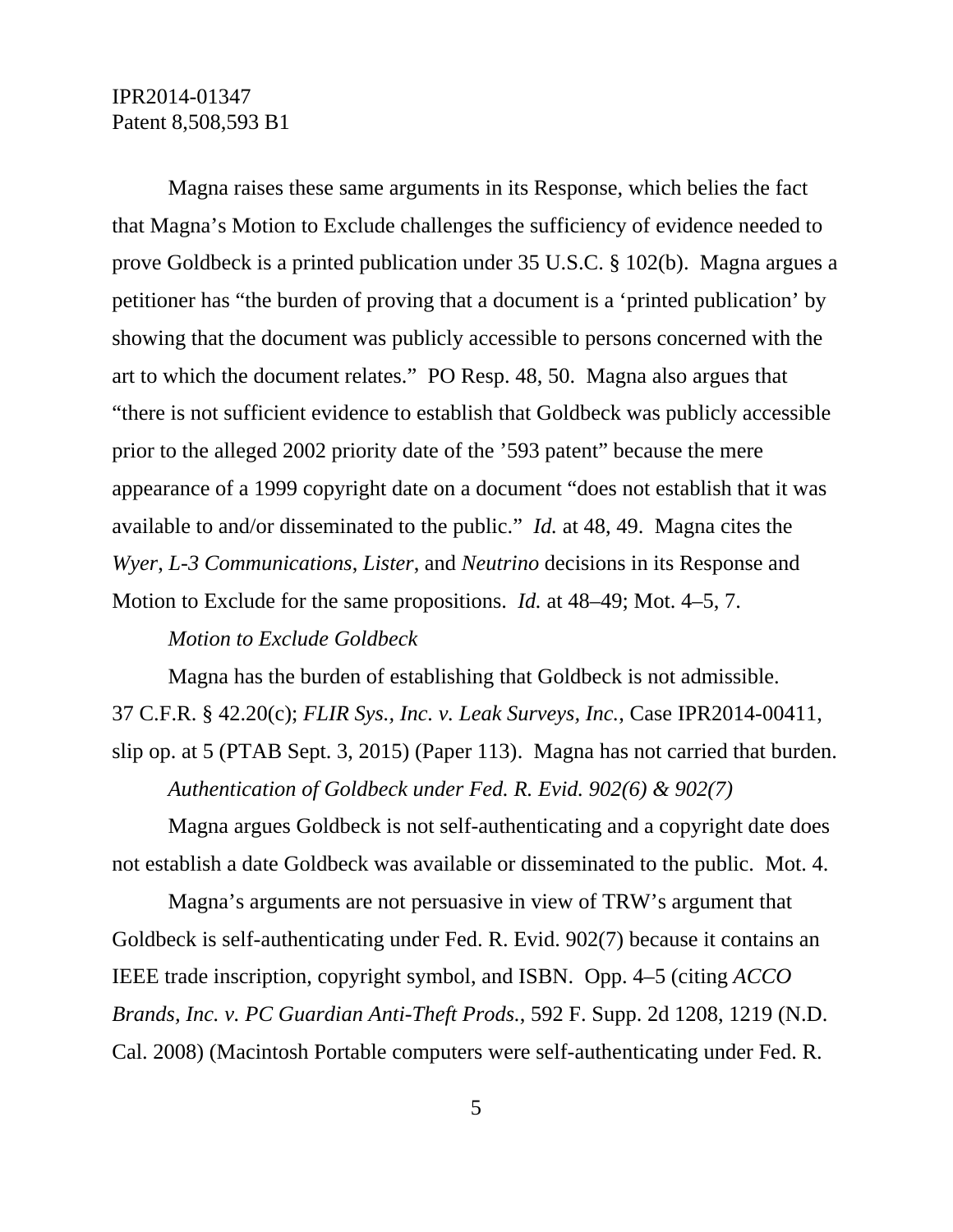Evid. 902(7) "because they are inscribed with the Macintosh Portable trade name" $)^{13}$ 

In other cases, trade inscriptions such as marks and logos were held to be self-authenticating. *Alexander v. CareSource*, 576 F.3d 551, 561 (6th Cir. 2009) (job description on a company letterhead was self-authenticating under Fed. R. Evid. 902(7) because it contained a trade inscription indicating the source of origin of the document); *Pass & Seymour, Inc. v. Hubbell Inc.*, 532 F. Supp. 2d 418, 438 (N.D.N.Y. 2007) (self-promoting advertising for Snap Connect Devices and press materials containing a company logo were self-authenticating); *Milton H. Greene Archives, Inc. v. BPI Commc'ns, Inc.*, 378 F. Supp. 2d 1189, 1195 n.3 (C.D.Cal. 2005) (advertising campaign books bearing trade inscriptions were selfauthenticating); *Fenton v. Sterling Plumbing Gp., Inc.*, 21 F.3d 1113, at \*2 n.2 (9th Cir. 1994) (videotape with Kohler logo and mark was self-authenticating under Fed. R. Evid. 902(7)) (unpublished); *Byrne v. CSX Transportation, Inc.*, Case No. 14-3791, 2015 WL 3916450, at \*4 (6thCir. June 26, 2015) (invoices with Conrail logos were self-authenticating under Fed. R. Evid. 902(7)).

The IEEE mark on the first page of Goldbeck appears as "0-7803-4975- X/98/\$l0.00 © 1999 IEEE." Ex. 1005, 1. IEEE is a registered word mark of The Institute of Electrical and Electronics Engineers for publication of books, periodicals, standards, video materials, conference proceedings and self-study

 $13$  The Federal Circuit reviews evidentiary determinations under the law of the regional circuit. *E.g.*, *Pozen Inc. v. Par Pharm., Inc.*, 696 F.3d 1151, 1161 n.6 (Fed. Cir. 2012). Neither party indicates which regional circuit law applies here.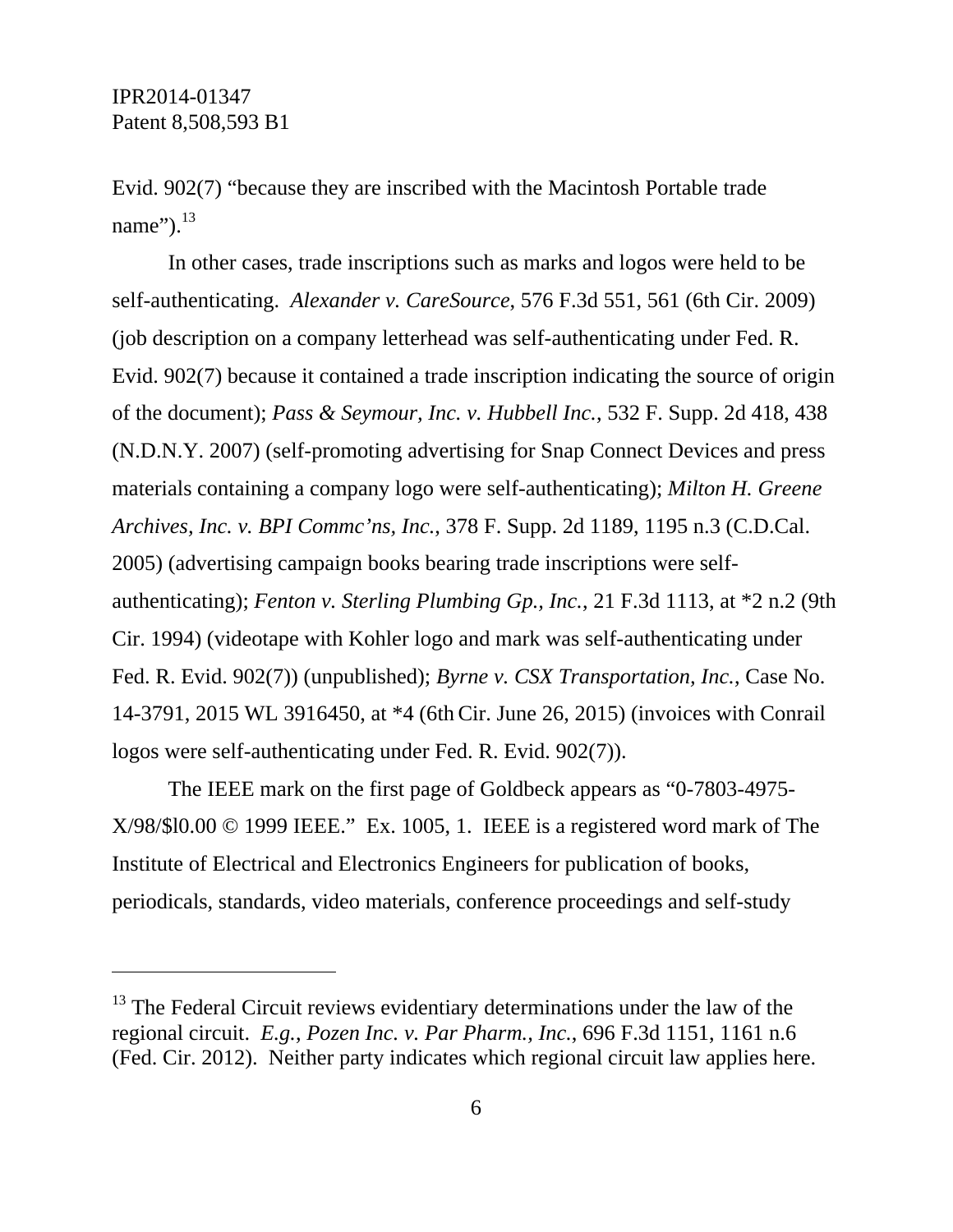courses in the field of scientific, electronics and electrical engineering.14 Registration 1,770,511, May 11, 1993 (first use in commerce in 1963). IEEE is self-authenticating under Fed. R. Evid. 902(7). *Ericsson Inc. v. Intellectual Ventures I LLC*, Case IPR2014-00527, slip op. at 12 (PTAB May 18, 2015) (Paper 41) (IEEE publication authenticated under Fed. R. Evid. 901(b)(4)); *see United States v. Franz*, 772 F.3d 134, 141–42 (3d Cir. 2014) (noting government admitted two pamphlets under Fed. R. Evid. 902(7) based on the inscription on each pamphlet: "Printed in Denmark Copyright 1973 Color Climax Corporation").

The IEEE copyright indicates IEEE first published Goldbeck in 1999. 17 U.S.C. § 401; *Ford Motor Co. v. Cruise Control Techs., LLC*, Case IPR2014- 00291, slip op. at 10 (PTAB June 29, 2015) (Paper 44); *Stryker Corp. v. Karl Storz Endoscopy-America, Inc.*, Case IPR2015-00677, slip op. at 18 (PTAB Sept. 2, 2015) (Paper 15). Magna's argument that the "unstylized, non-trademarked text 'IEEE' on Goldbeck is not necessarily a trade inscription *from* IEEE" (Reply to Opp. 2) is not persuasive in view of this recognized use of a copyright and mark.<sup>15</sup> As movant, Magna bears the burden of showing Goldbeck is not authentic.

<sup>&</sup>lt;sup>14</sup> It has been used in commerce for "[d]ownloadable electronic publications in the nature of magazines, books, conference proceedings and newsletters in the fields of science, engineering and engineering technology" since December 12, 1998. Trademark application serial number 86516750, filed Jan. 28, 2015. "IEEE" also has been used for "[p]roviding news and information in the fields of computer science, electrical engineering and engineering technology via the Internet" since January 29, 1999. *Id.* 15 A document may be authenticated with an affidavit from the custodian attesting

to its authenticity and publication. *See Valeo N. Am., Inc. v. Magna Electronics, Inc.*, Case IPR2014-00222, 11–12 (PTAB May 28, 2015) (Paper 55).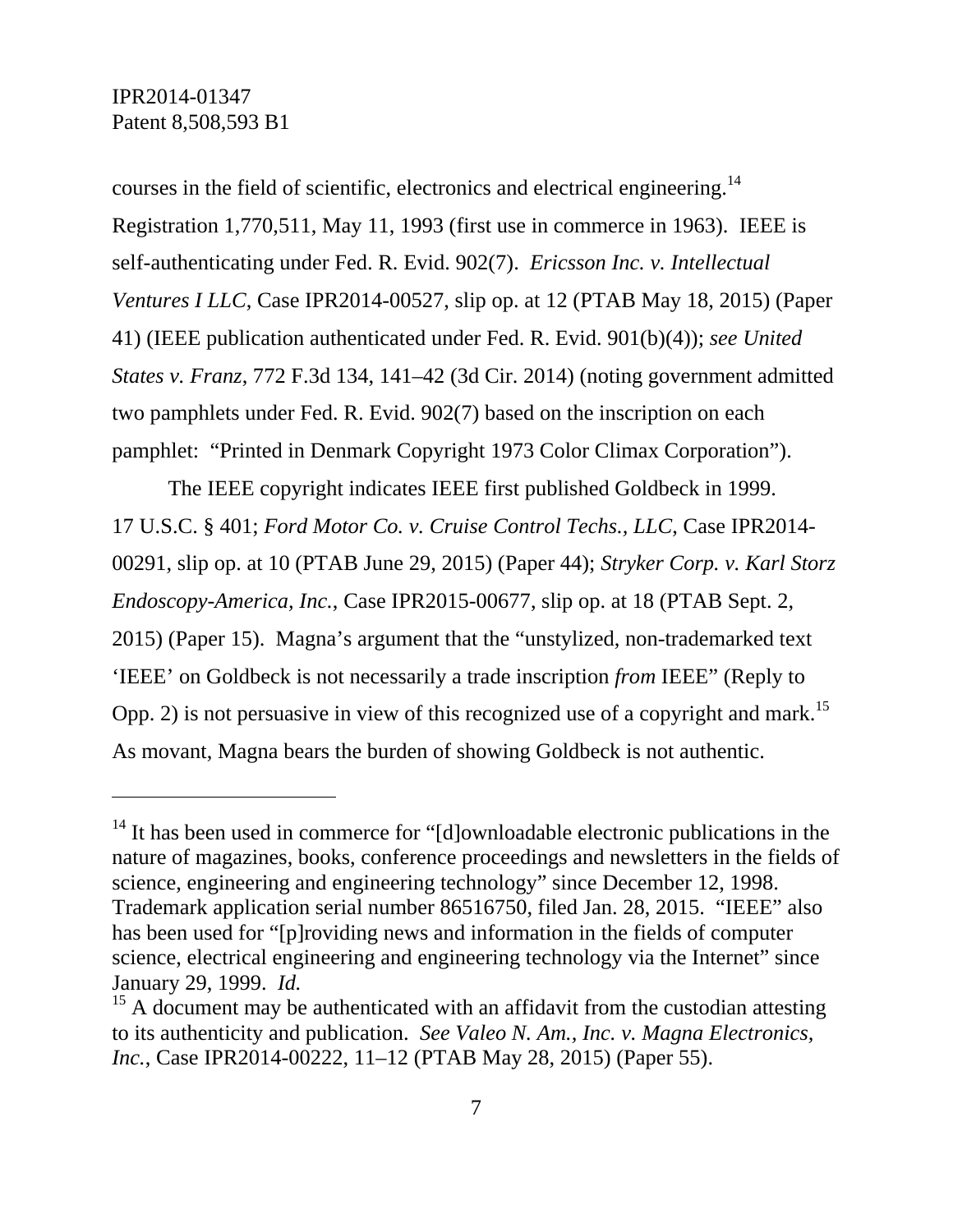Magna's attempt to distinguish the holding in *Liberty Mutual Ins. Co. v. Progressive Casualty Ins. Co.*, Case CBM2012-00010, slip op. at 37 (PTAB February 24, 2014) (Paper 59) is unpersuasive. Magna argues that the article in that case was self-authenticating under FRE 902(6) because it included the statement "published in the Proceedings of ACM SIGMETRICS at pages 245–256 in June 2001" whereas Goldbeck does not purport to be published at all, let alone in a periodical on a specified date. Reply to Opp. 1.

Although Goldbeck does not include the words "published in" on its face, Goldbeck's IEEE copyright notice is evidence of first publication in 1999, as discussed above. Dr. Kazerooni's also testifies that Goldbeck was published in 1999 in Intelligent Transportation Systems at pages 74–79 as *Lane detection and tracking by video sensors*. Ex. 1008 § 5 n.2; 37 C.F.R. § 42.53(a). Goldbeck (Ex. 1005) is numbered from pages 74–79. The eight-digit International Standard Serial Number (ISSN) in the IEEE copyright notice on page one of Goldbeck indicates Goldbeck is a periodical.<sup>16</sup> Thus, Goldbeck is self-authenticating under Fed. R. Evid. 902(6) as a periodical. Opp. 4.

*Whitted v. General Motors Corporation*, 58 F.3d 1200 (7th Cir. 1995), cited by Magna (Reply to Opp. 2), is inapposite. In that case, the court held that the contents of a 1987 Nova owner's manual were not authenticated by a General Motors inscription on the manual. *Whitted*, 58 F.3d at 1204. Magna does not

<sup>&</sup>lt;sup>16</sup> Official Notice is taken that an International Standard Serial Number is an eightdigit code that is used to identify newspapers, journals, magazines, and periodicals. *See* Library of Congress, U.S. ISSN Center, ISSN Resources at www.loc.gov/issn; ISSSN International Center at www.issn.org.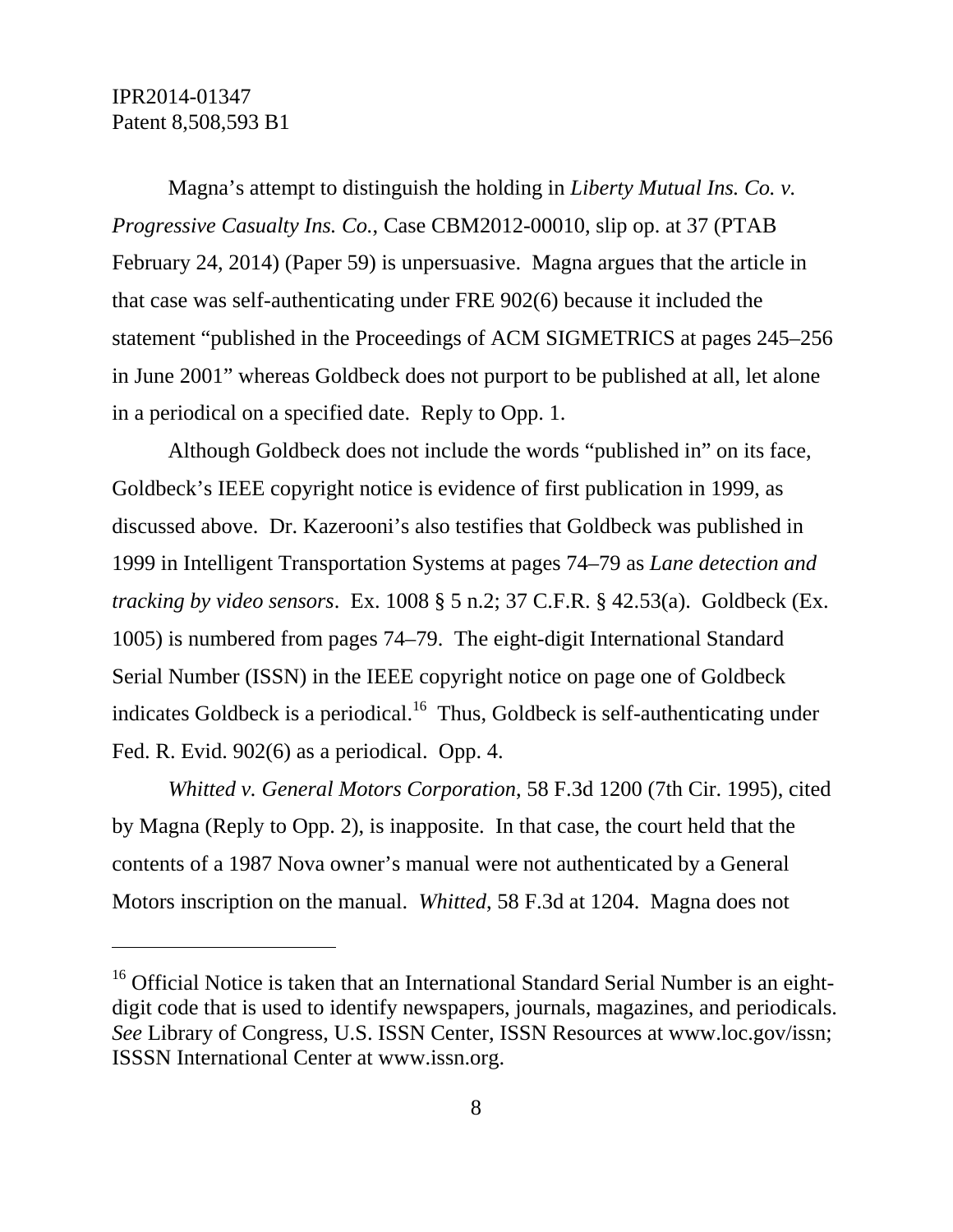challenge the contents of the Goldbeck article, but rather challenges the authenticity of Goldbeck as a printed publication under 35 U.S.C. § 102(b). Even so, the IEEE copyright notice authenticates Goldbeck as an IEEE article, first published in 1999. The ISSN in the IEEE copyright notice indicates Goldbeck is a periodical. Goldbeck may be considered for all that it discloses. *In re Young*, 927 F.2d 588, 591 (Fed. Cir. 1991).

Arguing that "mere appearance of a date on a document does not establish the date of when the document was available to or disseminated to the public" challenges sufficiency of the evidence that Goldbeck is a printed publication. Mot. 4. *L-3 Communication Holdings, Inc. v. Power Survey, LLC*, Case IPR2014- 00832, slip op. at 11 (PTAB Nov. 14, 2014) (Paper 9), which is cited by Magna (Mot. 4) discusses when a non-patent reference is a printed publication under 35 U.S.C. § 102.

Magna's citation of *In re Lister*, 583 F.3d 1307 (Fed. Cir. 2009) is not persuasive. Mot. 4. *Lister* held that a certificate of registration from the U.S. Copyright Office did not establish that Dr. Lister's manuscript was publicly accessible in Westlaw or Dialog databases, or the Copyright Office prior to the critical date. *Lister*, 583 F.3d at 1316–17.

The decision in *Neutrino Dev. Corp. v. Sonosite Inc.*, 337 F. Supp.2d 937, 947 (S.D.Tex. 2004), *aff'd*, 210 F. App'x 991 (Fed. Cir. 2006) is not apposite. The decision ends on page 942, not page 947, which Magna cites. Mot. 4. The decision seems to have been reversed in part by *Neutrino Dev. Corp. v. Sonosite, Inc.*, 423 F. Supp. 2d 673 (S.D.Tex. 2006).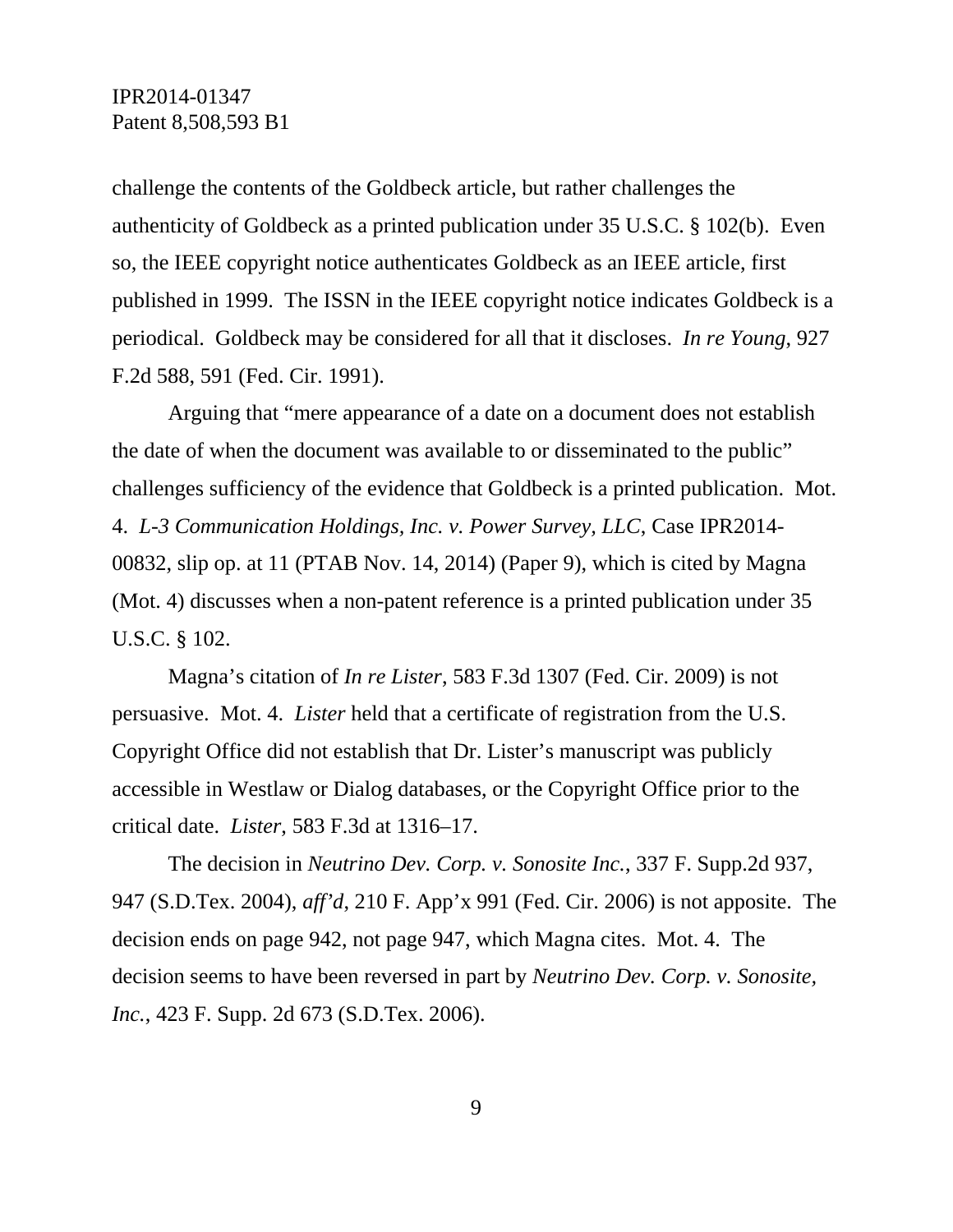$\overline{a}$ 

*CNET Networks, Inc. v. Etilize, Inc.*, 584 F. Supp. 2d 1260, 1273–74 (N.D. Cal. 2008) (cited in Mot. 4–5) held that a 2001 copyright date did not prove a user guide was publicly accessible prior to an April 10, 2001 critical date. *CNET Networks*, 584 F. Supp. 2d at 1273–1274. A 2001 copyright was evidence the user guide was published in 2001, but not that it was *publicly accessible* before April 10, 2001. The critical date of the'593 patent is January 31, 2001, so any date of publication in 1999 antedates that critical date. Public accessibility is an issue to be decided on the merits.

Magna's reliance on *iOnROAD Ltd. v. Mobileye Technologies*, also is unpersuasive for similar reasons. Mot. 5. That case held that a 1999 copyright date did not prove a reference was published prior to a November 26, 1999 filing date of the challenged patent. *iOnROAD Ltd. v. Mobileye Techs. Ltd.*, Case IPR2013-00227, slip op. at 15–16 (PTAB Aug. 27, 2013) (Paper 18).<sup>17</sup> *Id.* 

In sum, TRW's representations (Pet. 2 n.4) and Dr. Kazerooni's testimony (Ex. 1008 ¶ 5 n.2), which is provided as an affidavit (*see* 37 C.F.R. § 42.53(a)) are evidence that the Goldbeck article filed as Exhibit 1005 was published in 1999. Their testimony is corroborated by the 1999 copyright to IEEE, which is selfauthenticating, and corroborated by the page numbers on Goldbeck and the ISSN. That should be sufficient evidence to establish Goldbeck's authenticity as an IEEE

<sup>17</sup> In *TRW Automotive US LLC v. Magna Electronics Inc.*, IPR2015-00960/ IPR2015-00961 (PTAB Oct. 5, 2015) (Paper 9), a 2004 copyright notice was not sufficient to establish that a reference was publicly accessible before the December 23, 2004 priority date of the challenged patent.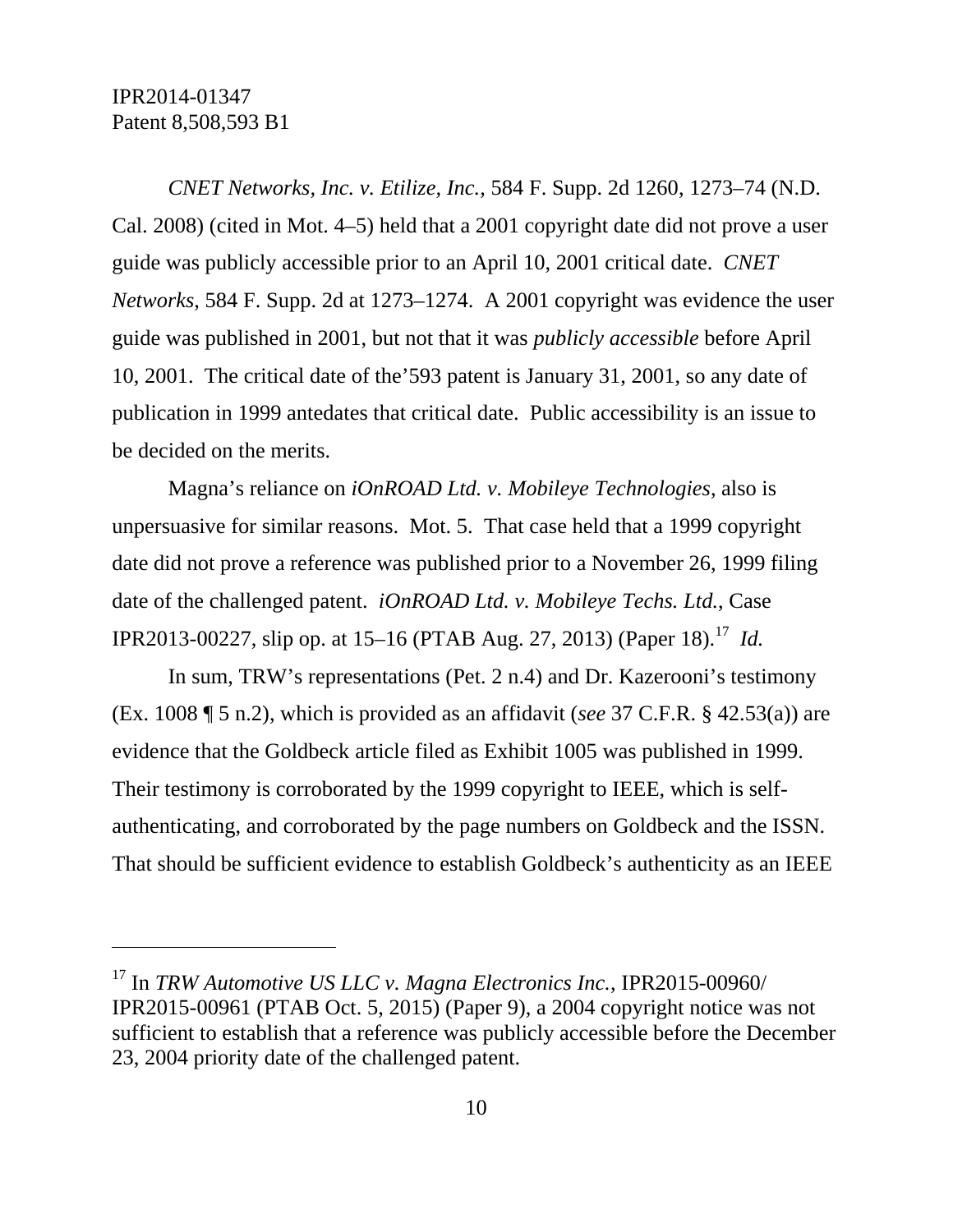periodical publication barring evidence to the contrary that Magna can produce. Magna could have deposed Dr. Kazerooni, if it desired, to challenge his testimony.

Again, Magna has the burden of showing that Goldbeck is not authentic. Magna might have contacted IEEE to obtain evidence showing that Goldbeck is not an IEEE publication, was not published in 1999 by IEEE, or is not a periodical.

Whether and when Goldbeck was accessible to the relevant public and interested persons after IEEE published Goldbeck in 1999 is a separate issue. That issue should be decided on the merits to determine whether Goldbeck qualifies as a printed publication under 35 U.S.C. § 102(b).

*Admissibility of Goldbeck Under Hearsay Exceptions Admissibility under Fed. R. Evid. 803(18)*

Statements in treatises, periodicals, and pamphlets may be admitted if (A) the statement is relied on by an expert on direct examination and (B) the publication is established as reliable authority by the expert's admission or testimony, other expert testimony, or judicial notice. Fed. R. Evid. 803(18).

Magna argues that Goldbeck is not admissible under Fed. R. Evid. 803(18) because nothing indicates it is an IEEE periodical, publication, or learned treatise, periodical, or pamphlet. Reply to Opp. 4. Magna argues that Goldbeck has not been shown to be reliable and trustworthy by persons in the field and judicial notice cannot be taken of this fact because nothing in Goldbeck establishes it as a publication or part of a periodical. *Id.* at 4–5.

The IEEE copyright indicates that IEEE first published Goldbeck in 1999. Dr. Kazerooni testified (*see* 37 C.F.R. § 42.53(a)) that Goldbeck was published in 1999 in Intelligent Transportation Systems at pages 74–79. Ex. 1008 § 5 n.2. His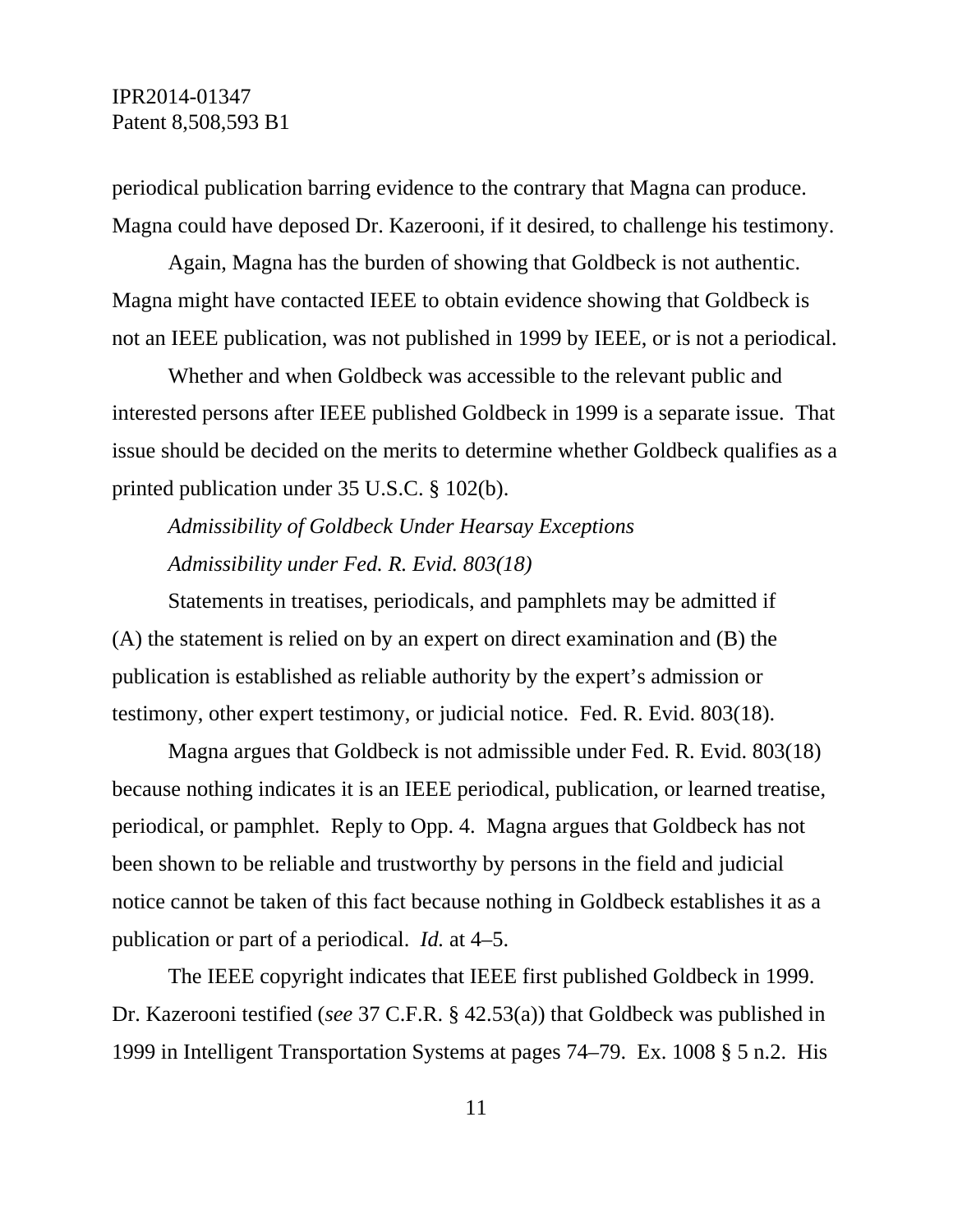testimony is corroborated by the ISSN and page numbers on Goldbeck, and TRW's representations in the Petition. *See* Pet. 2 n.4; 37 C.F.R. § 11.18(b).

Magna does not address TRW's argument that IEEE articles like Goldbeck are relied on by the scientific and technical communities. Opp. 7–8. Dr. Kazerooni relies on Goldbeck in his testimony that claims of the '593 patent are unpatentable. Ex. 1008 ¶¶ 5, 29–31, 33. Dr. Kazerooni states that Goldbeck teaches a CMOS camera and CAN bus. *Id.* ¶ 29. His testimony evinces Goldbeck's trustworthiness. 37 C.F.R. § 42.53(a).

Magna's expert, Dr. Nranian, discusses Goldbeck without deprecating Goldbeck's trustworthiness. Dr. Nranian testifies that Campbell as modified by Kuehnle's housing could not capture the correct field of view required for functions relied upon by TRW in Goldbeck. Ex. 2003 ¶ 134. Dr. Nranian opines that a skilled artisan would not have found motivation in Goldbeck's disclosure to combine Goldbeck with Kuehnle or Campbell. *Id.* ¶ 139.

Magna's argument that Dr. Kazerooni could have attested to the reliability and trustworthiness of Goldbeck misses the point. As movant, Magna bears the burden of proving Goldbeck is inadmissible. Magna might have deposed Dr. Kazerooni about the trustworthiness of Goldbeck or contacted IEEE to determine if Goldbeck (Ex. 1005) was authentic.

In addition to Dr. Kazerooni's testimony and TRW's representation that Goldbeck was published in Intelligent Transportation Systems in 1999 at pages 74–79 (*see* Pet. 2 n.4; Ex. 1008 § 5 n.2), the ISSN (7803-4975) on Goldbeck indicates Goldbeck is a periodical. An ISSN uniquely identifies serial publications such as journals, magazines, newspapers, annuals, and monographs in print or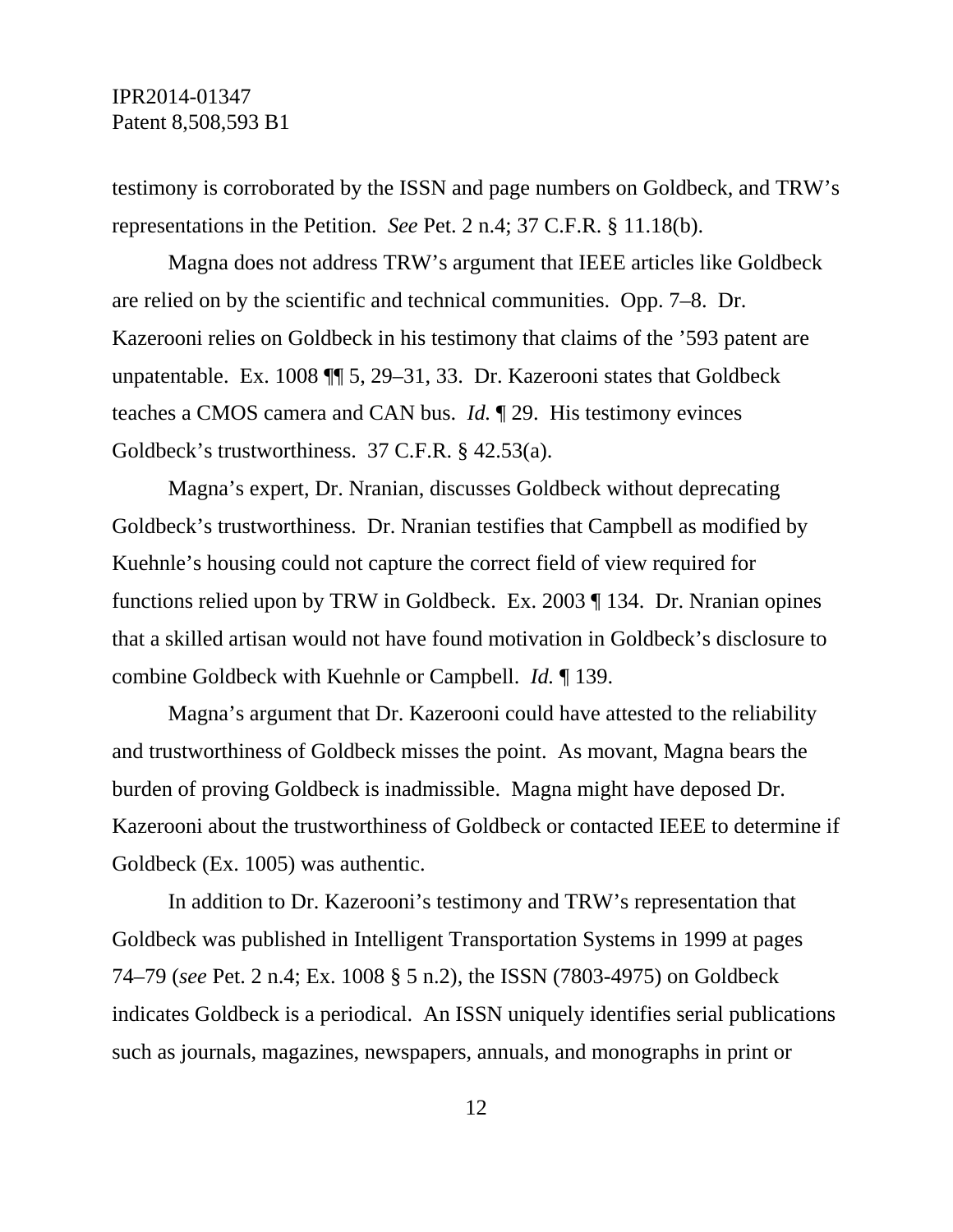electronic media. The ISSN is consistent with Magna's assertion that "an internet search for the characters '0-7803-4975-X' results in numerous documents not pertaining to Goldbeck." Reply to Opp. 3. Because the ISSN identifies an IEEE periodical Intelligent Transportation Systems, it would identify other publications in that IEEE periodical besides Goldbeck.

Goldbeck cites other references, all of which predate 1999. Ex. 1005, 6 (page 79). Among the cited references are two articles from the Proceedings of the 1995 IEEE International Vehicle Symposium, held on September 25–26, 1995, in Detroit, Michigan.<sup>18</sup> *Id.* A third article is from proceedings of the 1998 IEEE Conference on Intelligent Vehicles.<sup>19</sup> These articles provide evidence that papers delivered at annual IEEE conferences on intelligent vehicles and transportation systems are published and accessible. The paper by Risack was presented at the 1998 IEEE conference and was available soon enough to be incorporated into Goldbeck for publication in 1999.

### *Admissibility under Residual Hearsay Exception of Fed. R. 807*

If Goldbeck is not admissible under Fed. R. Evid. 803(18), Goldbeck should qualify for admission under the residual hearsay exception. Under Fed. R. Evid. 807, a hearsay statement is not excluded if: (1) the statement has equivalent

<sup>18</sup> The articles are (1) W. Enkelmann, *ROMA – A system for model-based analysis of road markings*, PROC. OF THE 1995 IEEE INT. VEH. SYM., (Sept. 25–26, 1995), and (2) D.A. Pomerleau, *RALPH: Rapidly Adaptive Lateral Position Handler*, PROC. OF THE 1995 IEEE INT. VEH. SYM., (Sept. 25–26, 1995).

<sup>19</sup> The article is by R. Risack, *Robust lane recognition embedded in a real-time driver assistance system*, PROC. OF THE 1998 IEEE CONF. ON INT. VEH*.* 35–40 (Oct. 28–30).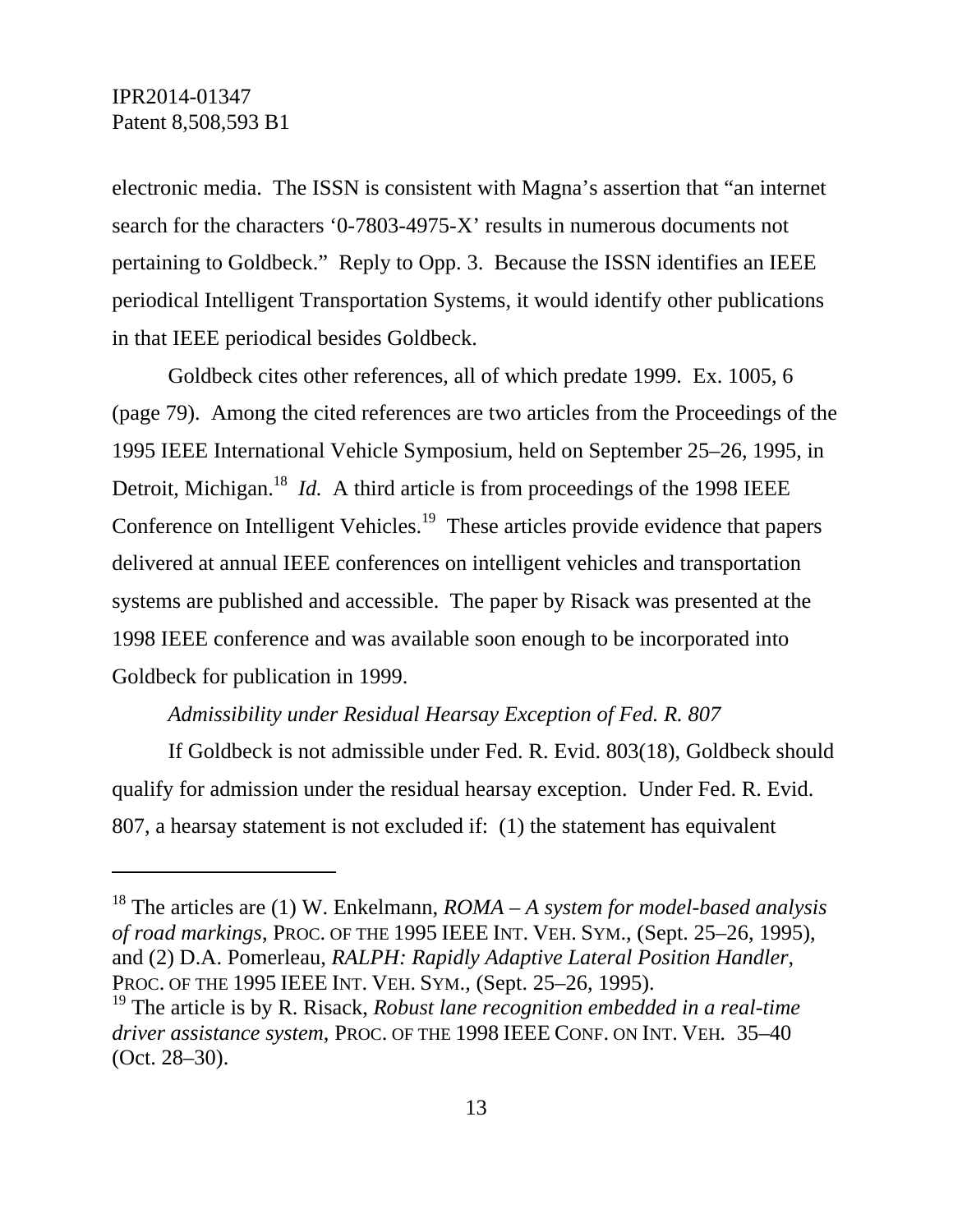circumstantial guarantees of trustworthiness; (2) it is offered as evidence of a material fact; (3) it is more probative on the point for which it is offered than any other evidence that the proponent can obtain through reasonable efforts; and (4) admitting it will best serve the purposes of these rules and the interests of justice.

TRW provides persuasive evidence that Goldbeck is admissible under Fed. R. Evid. 807. Goldbeck's IEEE 1999 copyright is evidence that IEEE published Goldbeck in 1999. Dr. Kazerooni's testimony corroborates this evidence, as indicated above. Ex. 1008 ¶ 5 n.2. Goldbeck's ISSN "0-7803-4975-X" (Ex. 1005) is evidence that Goldbeck was published in a periodical as are Goldbeck's page numbers (74–79), which match page numbers that TRW and Dr. Kazerooni identify for the Goldbeck reference published in Intelligent Transportation Systems in 1999. Pet. 2 n.4; Ex. 1008 ¶ 5 n.2; Ex. 1005. The \$10.00 is evidence that Goldbeck was offered for sale.

This evidence provides circumstantial guarantees of trustworthiness. In addition, the IEEE mark is self-authenticating. False copyright notices may expose a party to liability. *See* 17 U.S.C. § 506(c). Magna has not provided evidence that Goldbeck is not trustworthy as Magna must. *See* Reply to Opp. 5.

Goldbeck is evidence of a material fact and is more probative of the points for which it is offered than other evidence in the case. Fed. R. Evid.  $807(2)$  & (3). TRW relies on Goldbeck to disclose a CMOS camera and a vehicle bus communication, which are elements of the challenged claims. Pet. 25. As Magna points out, Goldbeck is the only reference offered by TRW for these elements of the challenged claims. Mot. 1.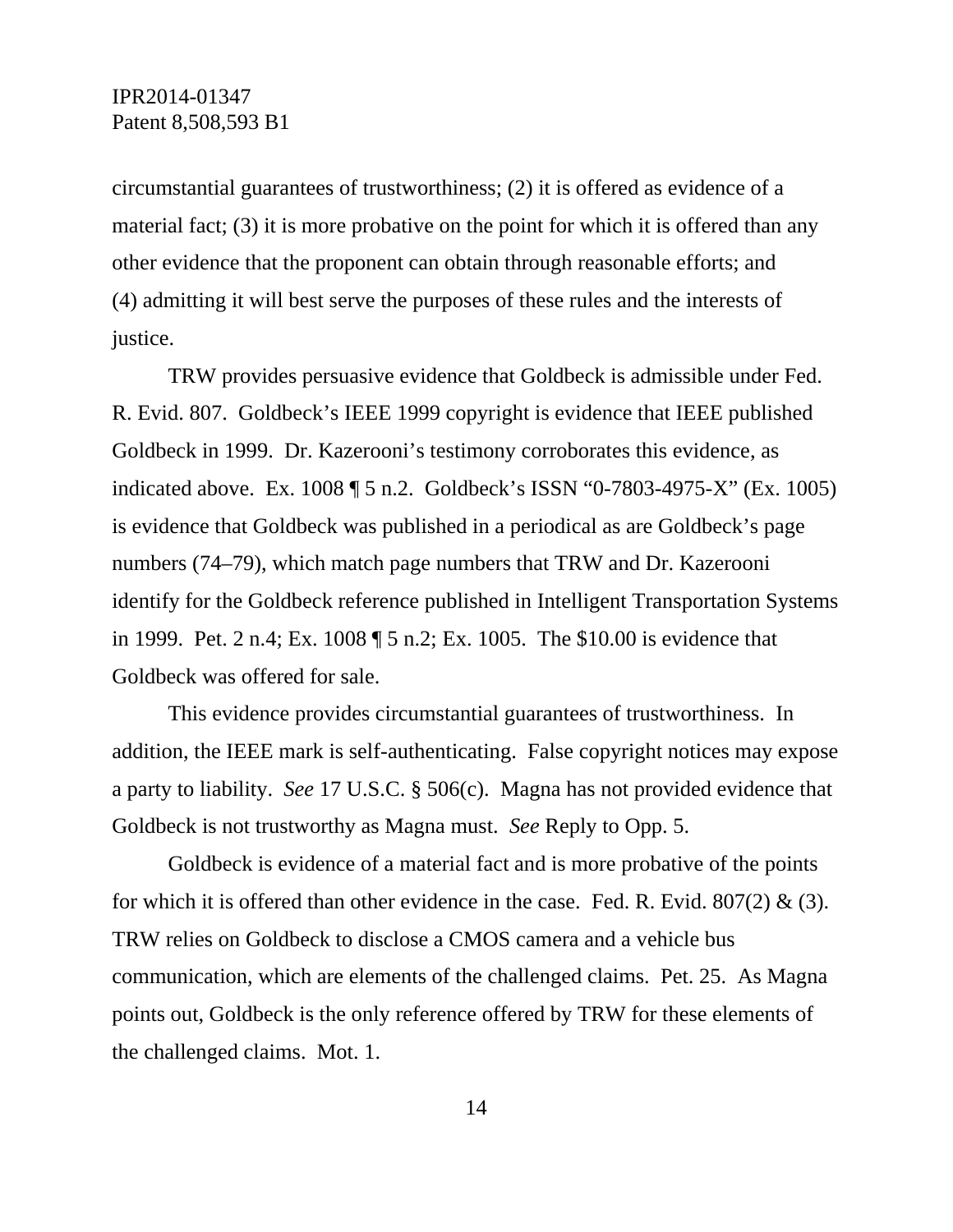The purposes of the Federal Rules of Evidence and interests of justice are best served by not excluding Goldbeck from evidence. Evidence is admitted in AIA proceedings subject to objections by an opposing party and a motion to exclude. 37 C.F.R. § 42.64. Magna has not met its burden of showing that Goldbeck is inadmissible. 37 C.F.R. § 42.20(c).

This case is exceptional because Magna has used a Motion to Exclude to challenge the sufficiency of the evidence showing that Goldbeck is a printed publication under 35 U.S.C. § 102(b). Such challenges should be raised in the case-in-chief, not a Motion to Exclude. *FLIR Sys.*, IPR2015-00065, Paper 71, at 4–5, 9; *Hayward Indus.*, IPR2013-00285, Paper 31, at 3. Magna makes the same arguments in its Motion to Exclude and Response.

Magna has not asserted that it will be prejudiced by the admission of Goldbeck. TRW asserted Goldbeck as prior art in the initial Petition that was filed. Pet. 2. Thus, Magna was on notice *ab initio* that TRW's grounds of unpatentability relied on Goldbeck.

AIA trial practice rules should be construed to secure the just, speedy, and inexpensive resolution of every proceeding. 37 C.F.R. § 42.1. Use of motions practice to raise substantive issues is not efficient or inexpensive.

Interests of justice and the Federal Rules of Evidence favor admitting Goldbeck under the residual hearsay exception and deciding the patentability of the '593 patent on the merits. One issue is the limitation "generally wedge-shaped structure" that appears in the challenged claims as follows:

wherein said camera, with said module mounted at said mounting element attached at the vehicle windshield, views forwardly through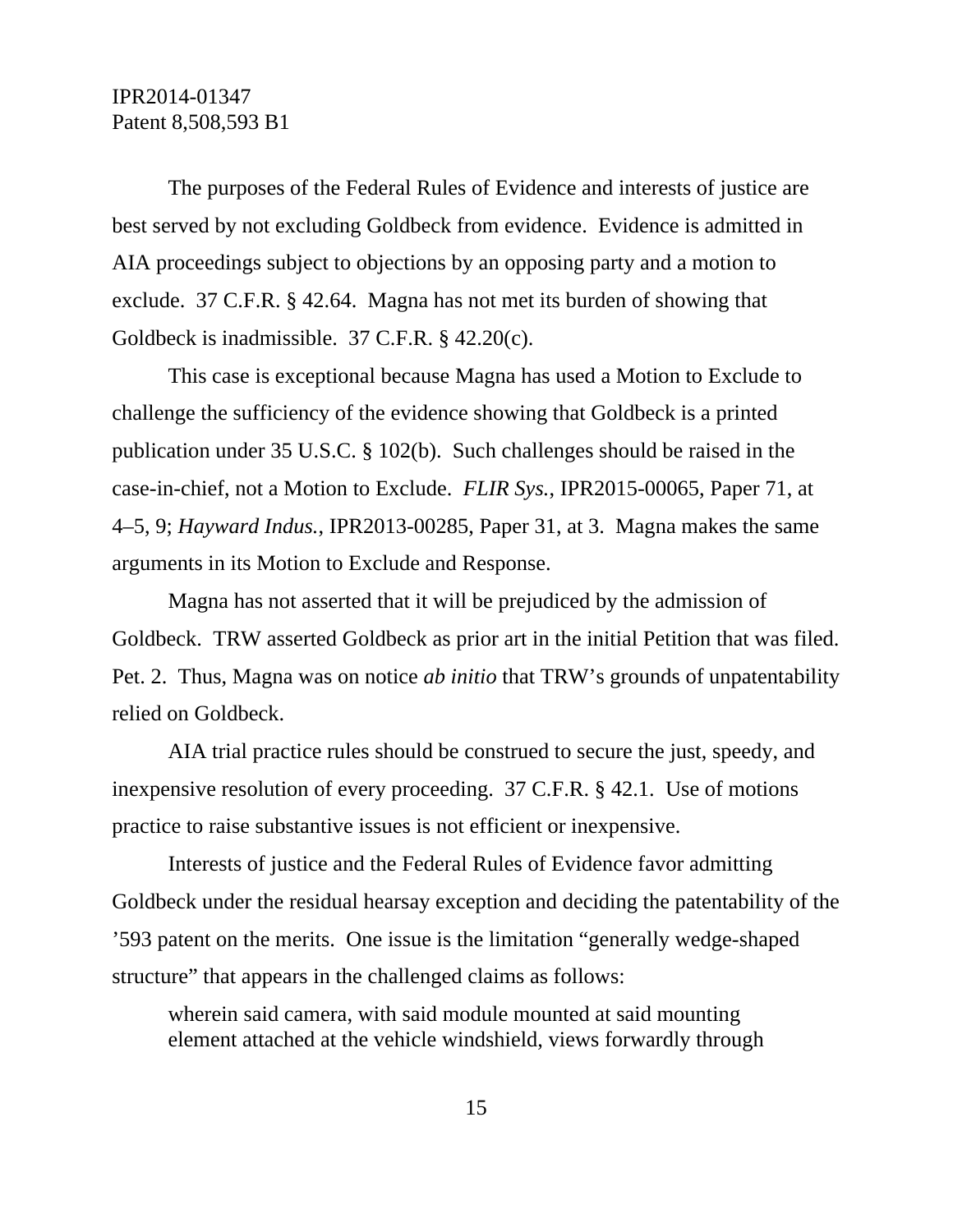the vehicle windshield via a generally wedge-shaped structure of the windshield facing side of said housing;

Ex. 1002, 51:31–34 (claim 1), 54:40–44 (claim 40), 57:38–42 (claim 61), 59:63–67 (claim 77), 62:12–17 (claim 89).

Interpreting this term in light of the claims and Specification illustrates the problems faced by parties assessing their liability under the '593 patent.

The '593 patent Specification discloses wedge shaped structures. However, the wedge-shaped structures pertain to "a wedge type mount" for mounting a mirror to button 2016b of mounting portion 2011a (Ex. 1002, 37:13–17) and "a wedge style button" to which a mirror can be mounted (*id.* at 37:63–66). These elements are disclosed in Figures 62–65.

Magna asserts that the "generally wedge-shaped structure" is a structure that forms cavity 2113 in Figures 66–68. As shown in Figures 66B and 66C, which are reproduced below, this structure appears to be a portion of cover plate 2111 that forms cavity 2113.



Figures 66B and 66C show an accessory housing. Ex. 1002, 8:36–37.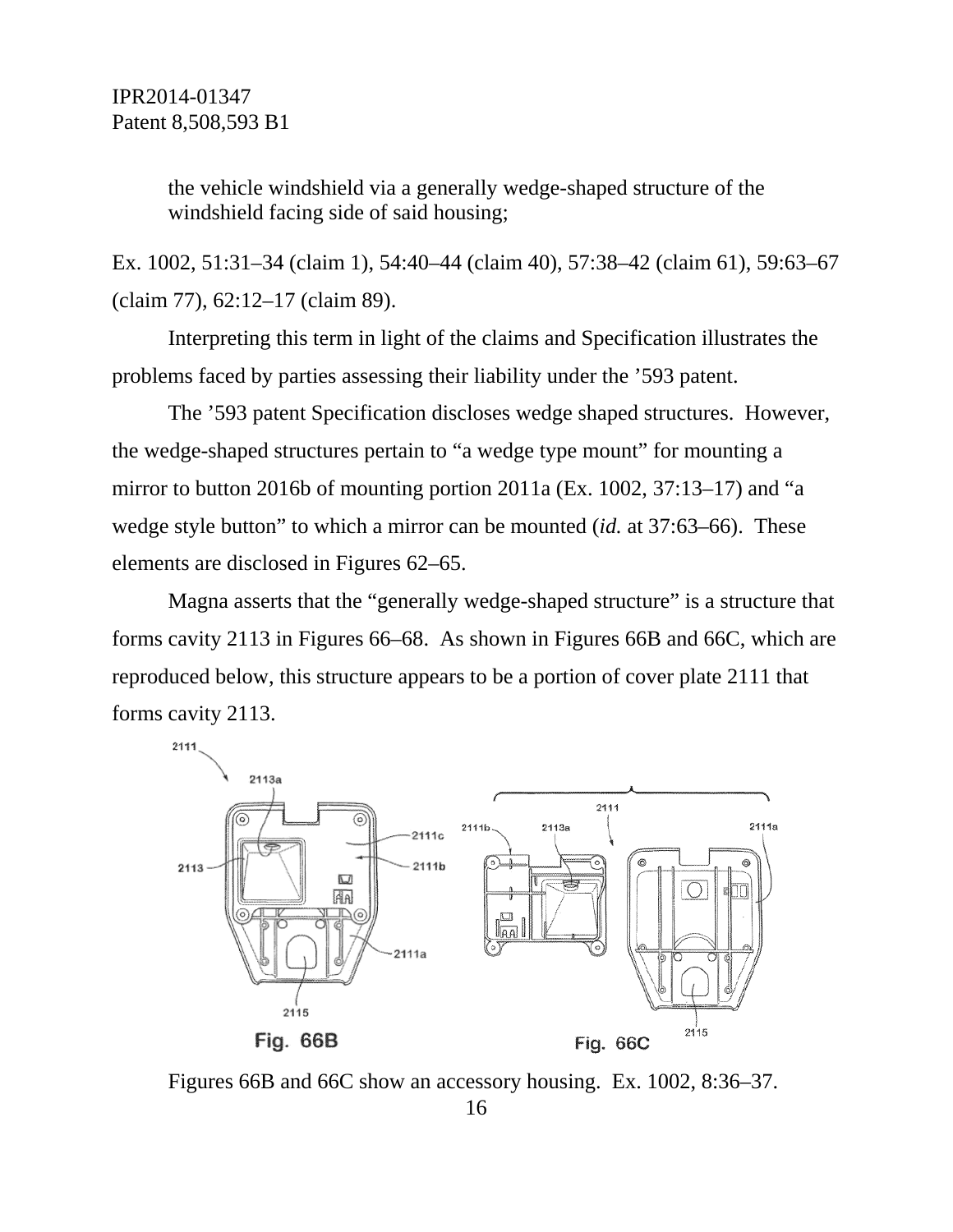Although cavity 2113, which is formed by cover plate 2116, may be said to have a generally wedge shape, cavity 2113 is a void or space formed by cover plate 2111b. Cavity 2113 is not a *structure*.

The structure of cover plate 2111b that forms cavity 2113 has sloping walls but cover plate 2111b is not a generally wedge-shaped structure as shown in Figure 66B. Figure 66C shows cover plate 2111b separated from accessory housing casing 2111a. Cover plate 2111b is generally flat with an indentation that forms cavity 2113. There is no indication that cover plate 2111b has a generally wedge shape, as commonly understood.

Treating cover plate 2111b as a generally wedge-shaped structure, as Magna does, is not an ordinary usage of wedge-shaped structure. This usage conflicts with Magna's evidence and arguments. Magna defines a wedge as "a structure that tapers from a wider portion at one end to a narrower portion at the other end, with the structure having two generally planar surfaces that are converging." PO Resp. 8. Magna offers an illustration of a wedge shape from a dictionary definition of "wedge," reproduced below. *Id.* at 9.



Figure A – Dictionary illustration of a wedge W

In this illustration, the wedge is denoted by letter "W." Ex. 2004, 2.

Applying this illustration to the '593 patent and Figure 66, cover plate 2111b is analogous to the tree trunk because it forms wedge-shaped cavity 2113 in the same way the tree trunk forms a wedge-shaped cavity for wedge "W." That does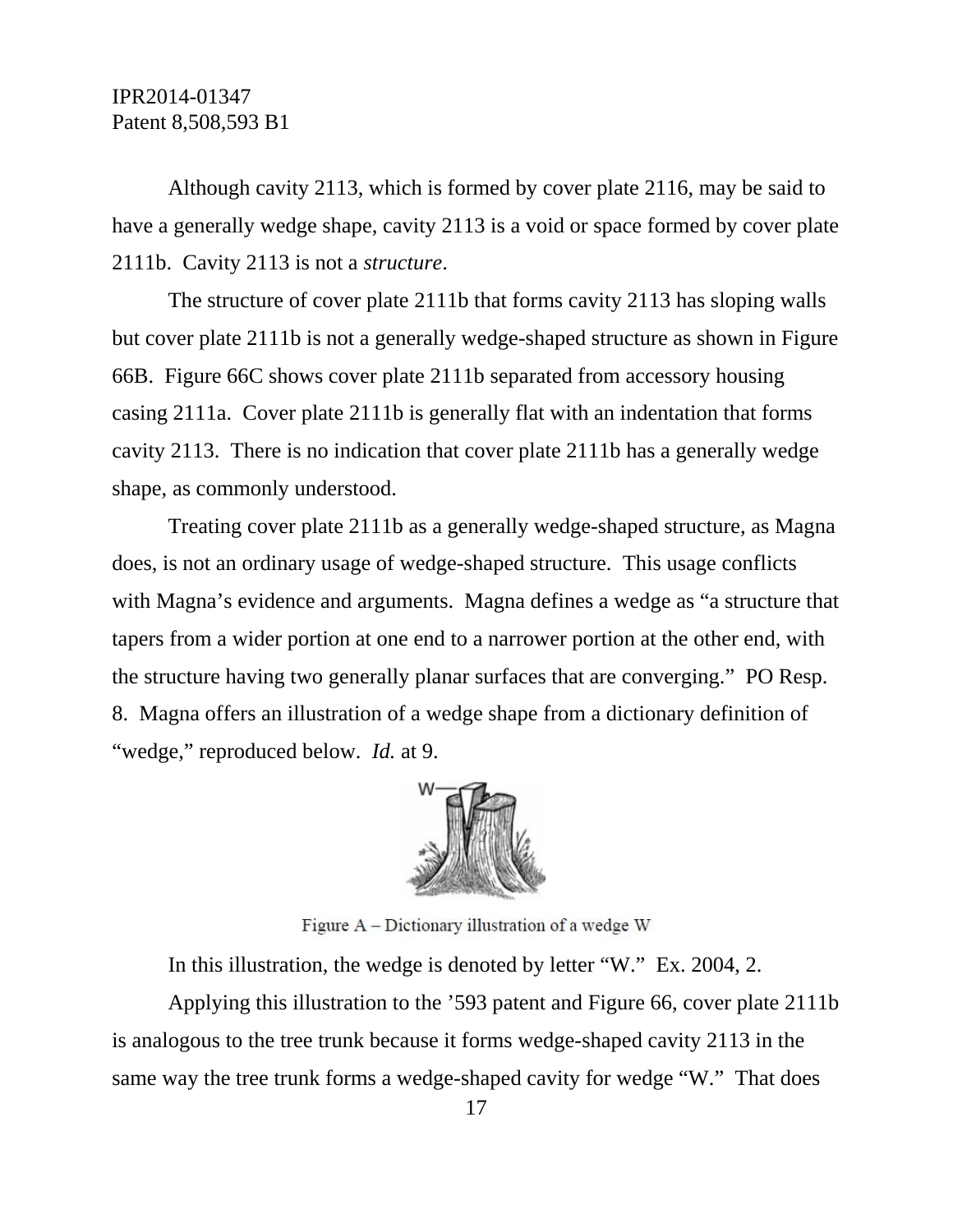not make the tree trunk a wedge. The wedge "W" in this dictionary illustration is analogous to cavity 2113, except that cavity 2113 is a complete absence of structure. If cover plate 2113 has a generally wedge-shaped structure, the tree trunk in the illustration above is a generally wedge-shaped structure because its tapering, generally planar surfaces converge.

Magna has asserted a definition for "generally wedge-shaped structure" that is contrary to an ordinary usage of wedge or wedge shaped. Magna does not rely on a lexicographic definition in the '593 patent Specification to support such an unconventional usage of the term "wedge" or "wedge-shaped" to encompass structure that forms a wedge-shaped cavity 2113.

This situation, by itself, would be confusing. But the accessory mounting module housing 2111 also is wedge-shaped or generally wedge-shaped. Figures 68A–68D illustrate this configuration, as reproduced below with annotations.

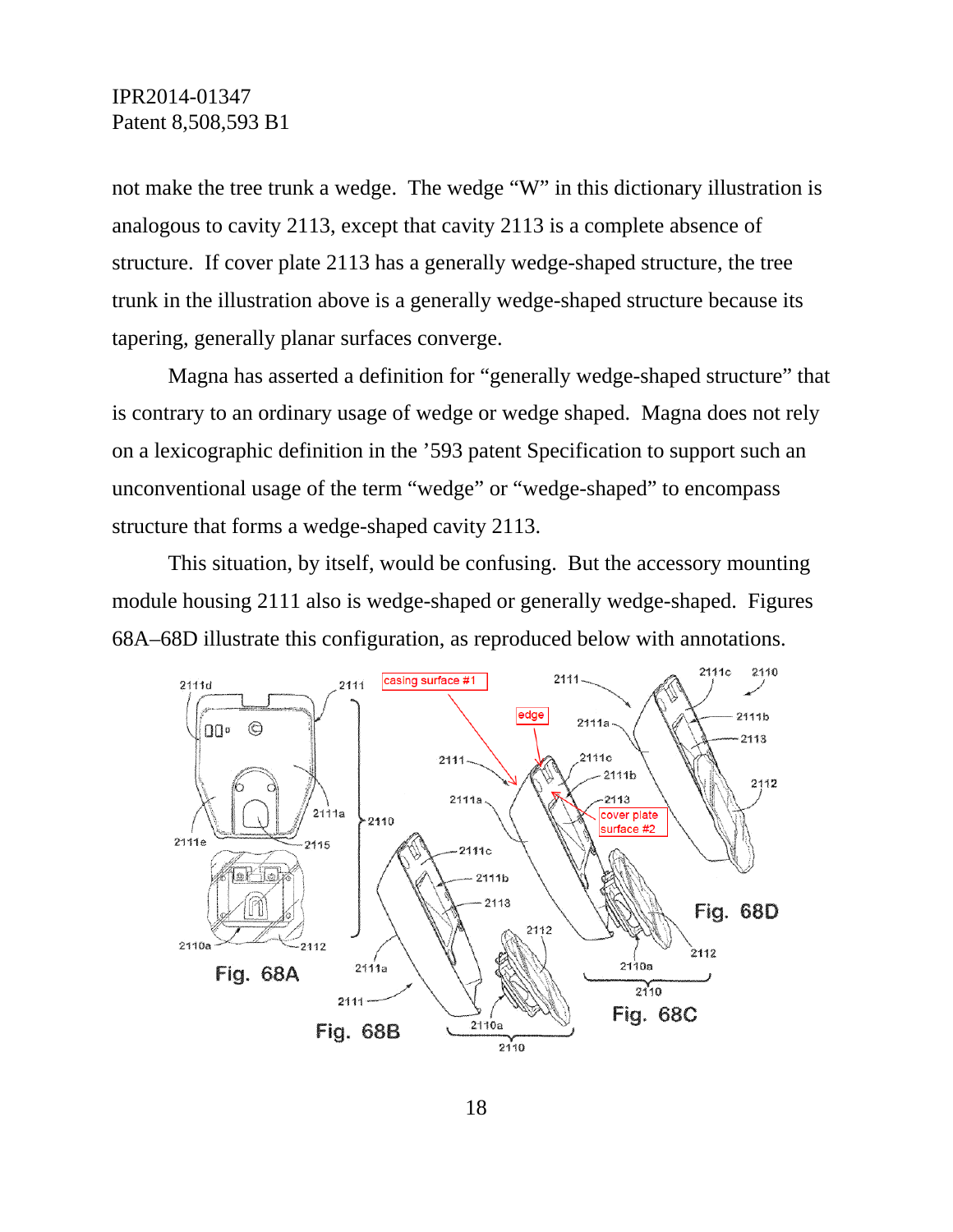Figures 68A–68D are perspectives of accessory module 2110 and accessory housing 2111 and mounting module 2110a. Ex. 1002, 8:41–43.

As is immediately apparent from the perspective views, casing 2111a of accessory housing 2111 and cover plate 2111b form a generally wedge-shaped structure. Casing 2111a includes a generally planar surface that is annotated as "casing surface #1." Cover plate 2111b includes a generally planar surface that is annotated as "cover plate surface #2." As shown in the annotations in Figure 68C above, casing surface #1 and cover plate surface #2 converge to form an "edge," which also is annotated on Figure 68C.

Thus, accessory housing 2111 tapers from a wider portion at one end to a narrower portion at another end with two generally planar surfaces as illustrated above. A camera inside module 2111 views through windshield 2112 and this generally wedge-shaped structure by viewing through part of cover plate 2111b, which is part of this generally wedge-shaped structure.

Thus, the claims are susceptible of at least two meanings. First, the structure of cover plate 2111b that forms cavity 2113 is a "generally wedge-shaped structure" using those terms in nonconventional ways. Second, that accessory housing 2111 is generally wedge-shaped. *See Ex parte Miyazaki*, 89 USPQ2d 1207, 1211–12 (BPAI 2008) (precedential). This issue could be resolved on the merits because TRW has asserted a reference – Kuehnle – that satisfies both interpretations in that it has a generally wedge-shaped front housing 21 and generally wedge-shaped opening in front housing 21 through which a camera (optical detector 23) views. Ex. 1006, Figs. 2, 3.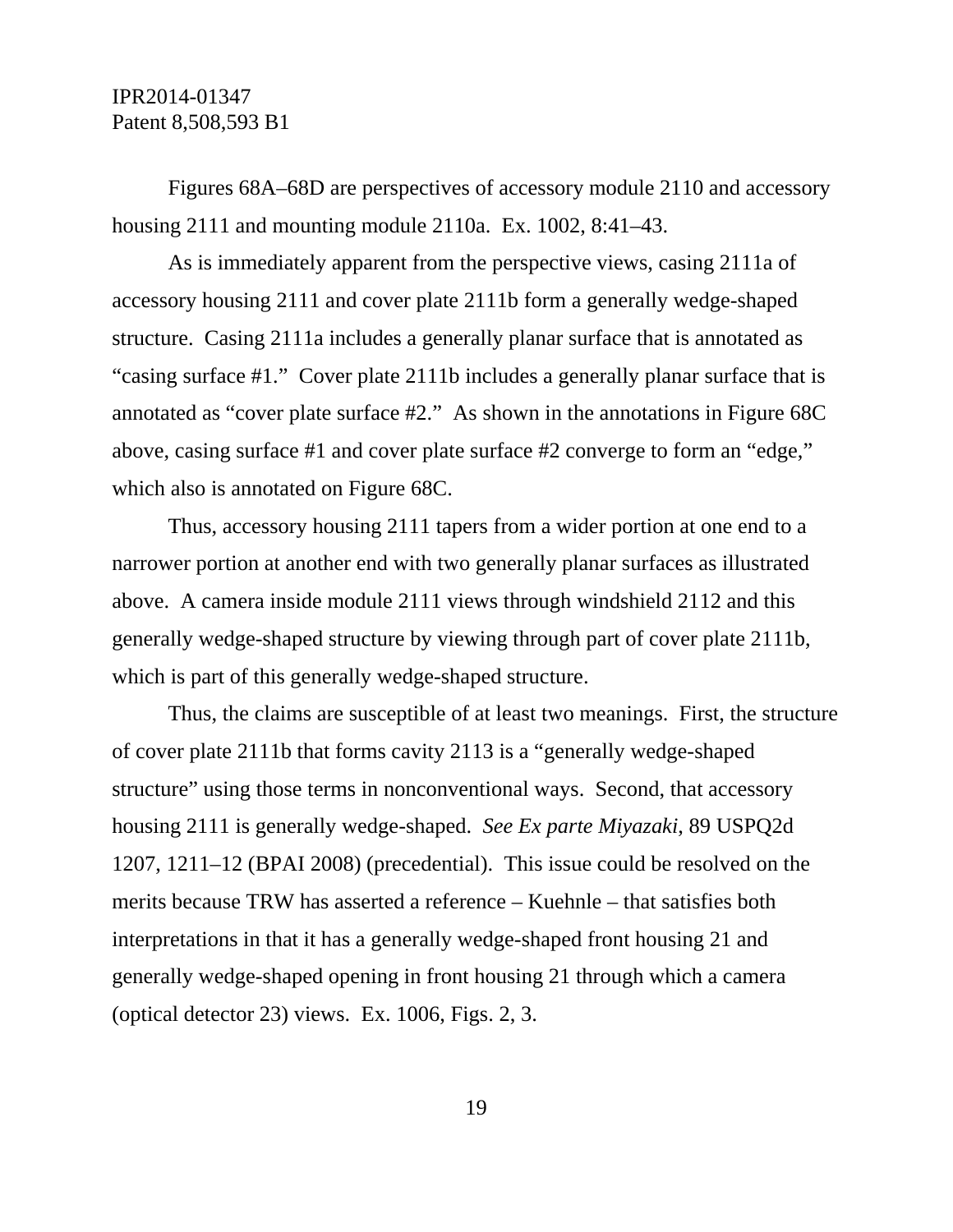#### *Goldbeck Has Not Been Shown to be Irrelevant*

Magna argues that Goldbeck's copyright date and other information are inadmissible to prove a date of public availability, so Goldbeck is not prior art and is not probative of patentability." *See* Mot. 7–8; Reply to Opp. 5. Magna's arguments are not persuasive because Magna has not shown Goldbeck to be unauthentic or inadmissible hearsay, as discussed above. Magna's arguments again challenge the sufficiency of evidence.

#### *Goldbeck is a Printed Publication under 35 U.S.C. § 102(b)*

Sufficient evidence was presented to establish Goldbeck as a printed publication. As discussed above, Goldbeck was published in 1999 by IEEE in a periodical titled Intelligent Transportation Systems that is accessible to interested persons. Goldbeck is authentic, admissible, and relevant.

The Goldbeck authors are associated with Robert Bosch GmbH. Ex. 1005, 1. The names Jens Goldbeck and Bernd Huertgen appear at the top of the paper with their email addresses at "fr.bosch.de." Email addresses are evidence of selfauthentication of the origin of email messages. *See ATS Int'l Svcs, Inc. v. Kousa Int'l, LLC*, Civil Action No. RDB-12-2525, 2014 WL 1745004, at \*5 (D.Md. May 1, 2014) (citing *Lorraine v. Markel American Insurance Co.*, 241 F.R.D. 534 (D.Md. 2007)). Whatever copyright they obtained when they fixed their work in a tangible medium, they transferred at least some of the copyright in their paper to IEEE, which asserted a copyright in their paper in 1999. The IEEE mark is selfauthenticating as discussed above.

The 1999 IEEE copyright on Goldbeck is evidence of first publication of Goldbeck in 1999. 17 U.S.C. § 401; *e.g.*, *ZTE Corp. v. IPR Licensing, Inc.*, 2014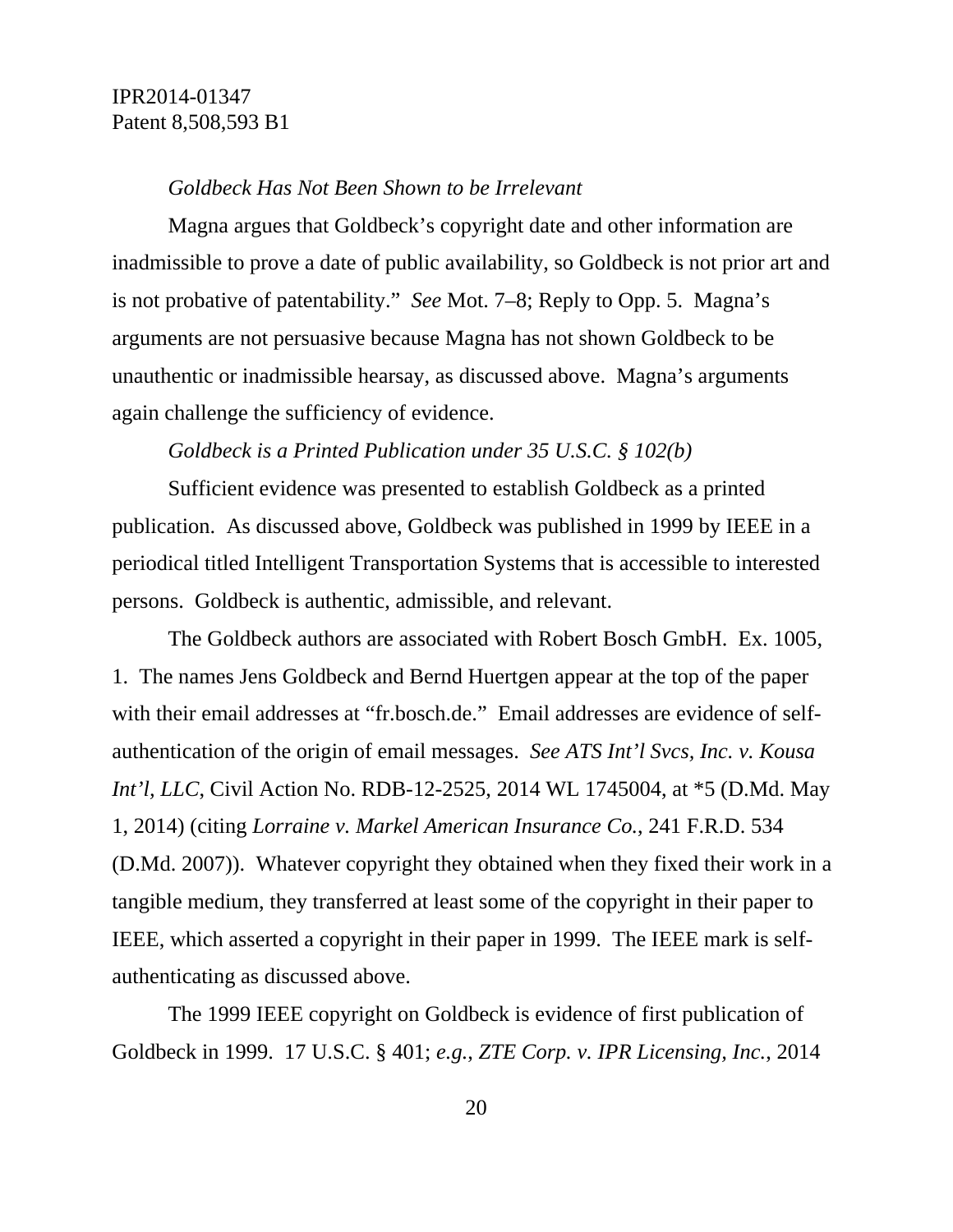WL 4715525, \*8 (PTAB Sept. 17, 2014) (copyright notification and date "©European Telecommunications Standards Institute 1998" on each document reasonably suggested publication prior to the critical date of September 21, 1999); *IBM v. Intellectual Ventures II LLC*, 2014 WL 5585264, \*9 (PTAB Oct. 30, 2014) (copyright date of 1997 on face of reference was several years before the March 26, 2002 priority date and suggested the reference was published and accessible to users on or around the 1997 copyright date where patent owner provided no contrary evidence).

The IEEE mark is evidence of Goldbeck's accessibility to interested persons. IEEE is a registered word mark of The Institute of Electrical and Electronics Engineers, Inc., for publication of books, periodicals, standards, video materials, conference proceedings and self-study courses in the field of scientific, electronics and electrical engineering. Registration 1,770,511, May 11, 1993 (first use in commerce in 1963).<sup>20</sup> Goldbeck corroborates this business practice of IEEE. As discussed above, Goldbeck cites three references – Enkelmann, Pomerleau, and Risack. Ex. 1005, 6 (page 79, n.3,8,9). Goldbeck associates these references with

 $20$  IEEE has provided downloadable electronic publications like magazines, books, conference proceedings, and newsletters in the fields of science and engineering since December 12, 1998. Trademark application serial number 86516750, filed Jan. 28, 2015 for "IEEE" by The Institute of Electrical and Electronics Engineers, Inc., 445 Hoes Lane, Piscataway, New Jersey.

IEEE's registered mark and application are public records of the U.S. Patent and Trademark Office. 15 U.S.C. § 1; *see* Fed. R. Evid. 803(8). To the extent necessary, Official Notice is taken of IEEE's mark and application.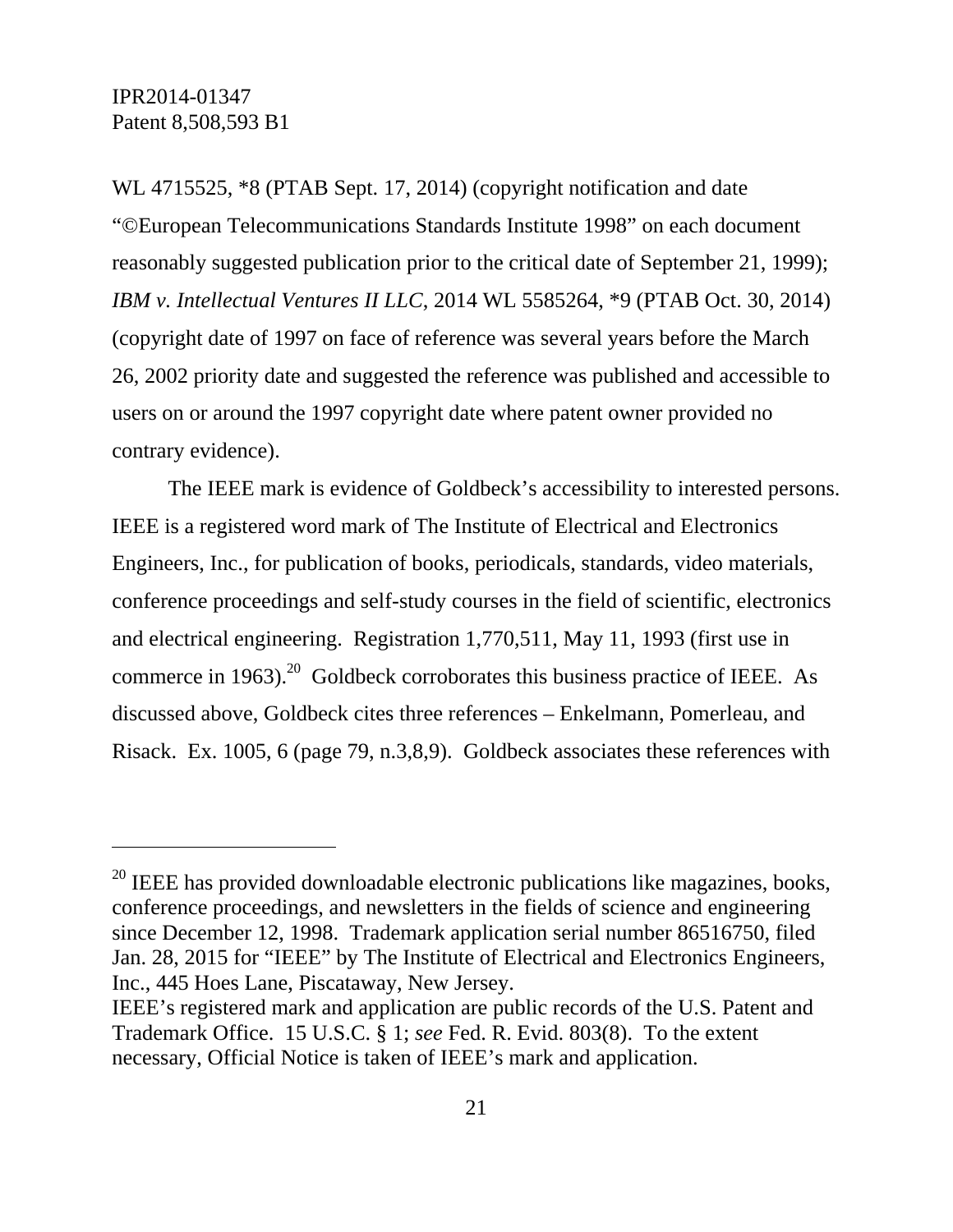IEEE intelligent vehicle conferences and symposiums that occurred in 1995 and 1998. *Id.* 

Goldbeck provides evidence that IEEE references were accessible to Goldbeck and other interested persons. For example, Goldbeck notes the contributions in the field made by "pioneering ones" like Enkelmann "[3]" and Pomerleau "[8]." *Id.* at 1 (page 74). Goldbeck discusses the need to be independent of absolute gray values by following the gradient based method similar to Risack "[9]." *Id.* at 4 (page 77). This discussion of Enkelmann, Pomerleau, and Risack indicates that these publications were accessible to the relevant community. In the case of Risack, Goldbeck provides volume and page numbers of its 1998 publication, which was accessible to the Goldbeck authors early enough to discuss Risack. *Id.* 

Thus, Goldbeck, which is self-authenticating and admissible under a hearsay exception, as discussed above, provides evidence of IEEE's practice of publishing papers from IEEE Intelligent Vehicle Conferences in IEEE periodicals that are accessible to interested persons.

It was enough in *In re Wyer*, for the Australian Patent Office to lay open for public inspection in its main office and five sub-offices a patent application. *In re Wyer*, 655 F.2d 221, 226 (CCPA 1981). Although the records may have been kept on microfilm, they were "sufficiently accessible to the public and to persons skilled in the pertinent art to qualify as a 'printed publication'" even though no evidence was presented to establish that copies of the patent application actually were viewed or disseminated. *Id.* at 226 (discussed in *Klopfenstein*, 380 F.3d 1345, 1349–50 (Fed. Cir. 2004)).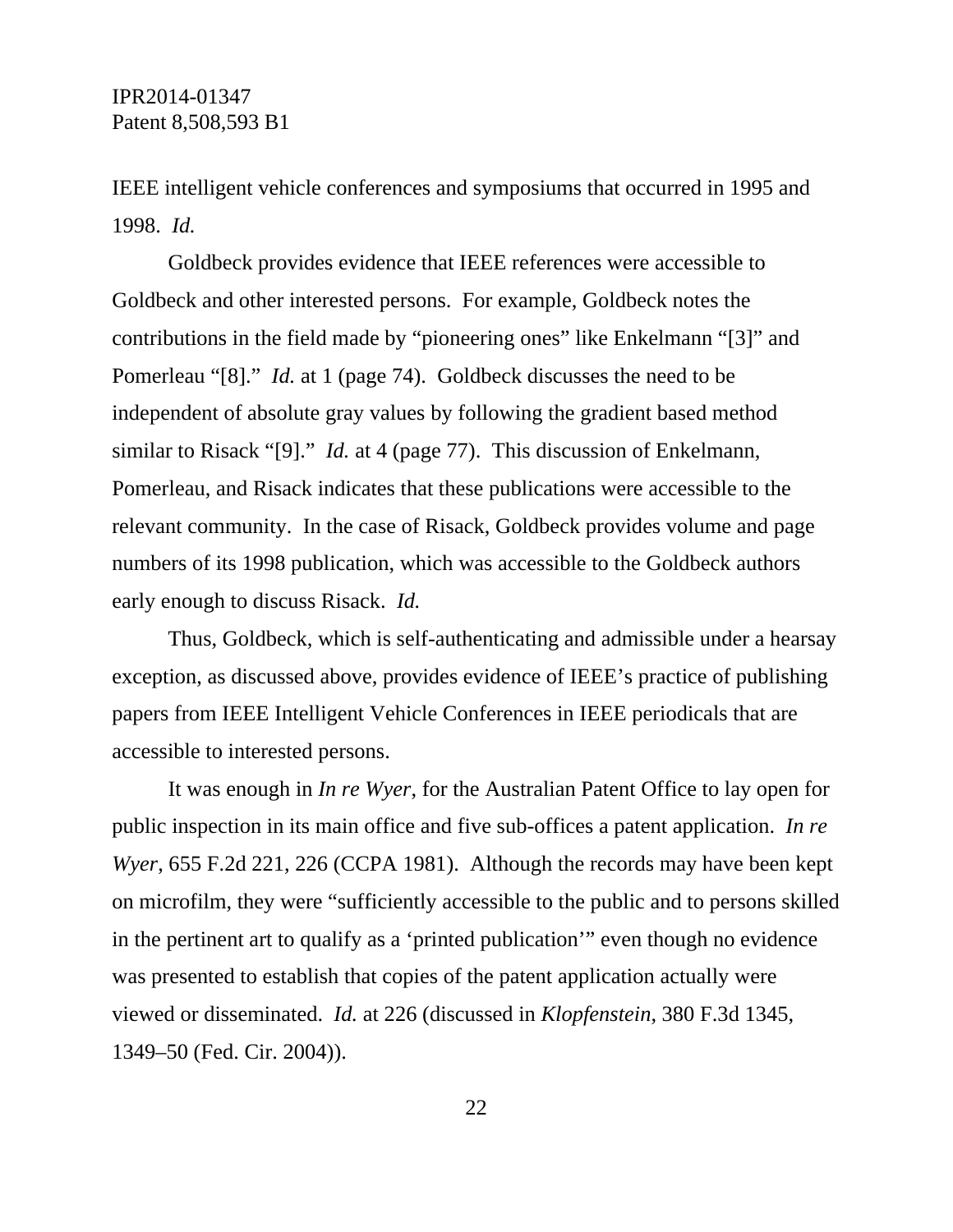The IEEE copyright notice includes other information germane to the publication of Goldbeck. The "\$10.00" provides evidence of the cost of the Goldbeck article. The ISSN is evidence that Goldbeck was published in an IEEE periodical.

Goldbeck's pagination indicates Goldbeck was published in another work. Dr. Kazerooni testifies that Goldbeck was published in Intelligent Transportation Systems at pages 74–79 in 1999. Ex. 1008 ¶ 5 n.2. His testimony corroborates the page numbers on Goldbeck and Goldbeck's 1999 copyright notice. *See* Ex. 1005.

Dr. Kazerooni's testimony and TRW's representation that Goldbeck was published in Intelligent Transportation Systems at pages 74–79 in 1999 also corroborate Goldbeck's ISSN "0-7803-4975-X" which is evidence that Goldbeck was published as a periodical.

Distributing a paper to a commercial company without restriction on its use, as the Goldbeck authors have done, is evidence of publication. *See Garrett Corp. v. United States*, 422 F.2d 874, 878 (Cl. Ct. 1970) ("[w]hile distribution to government agencies and personnel alone may not constitute publication, distribution to commercial companies without restriction on use clearly does." (internal citation omitted)) (discussed in *Massachusetts Institute of Tech. v. AB Fortia*, 774 F.2d 1104, 1109 (Fed. Cir. 1985) and *Northern Telecom, Inc. v. Datapoint Corp.*, 908 F.2d 931, 936–37 (Fed. Cir. 1990)). In this case, the Goldbeck authors distributed their paper to IEEE, which is in the business of publishing and disseminating such papers to interested persons.

If Goldbeck was delivered at an IEEE conference, that act may have constituted publication because attendees who are persons interested in the subject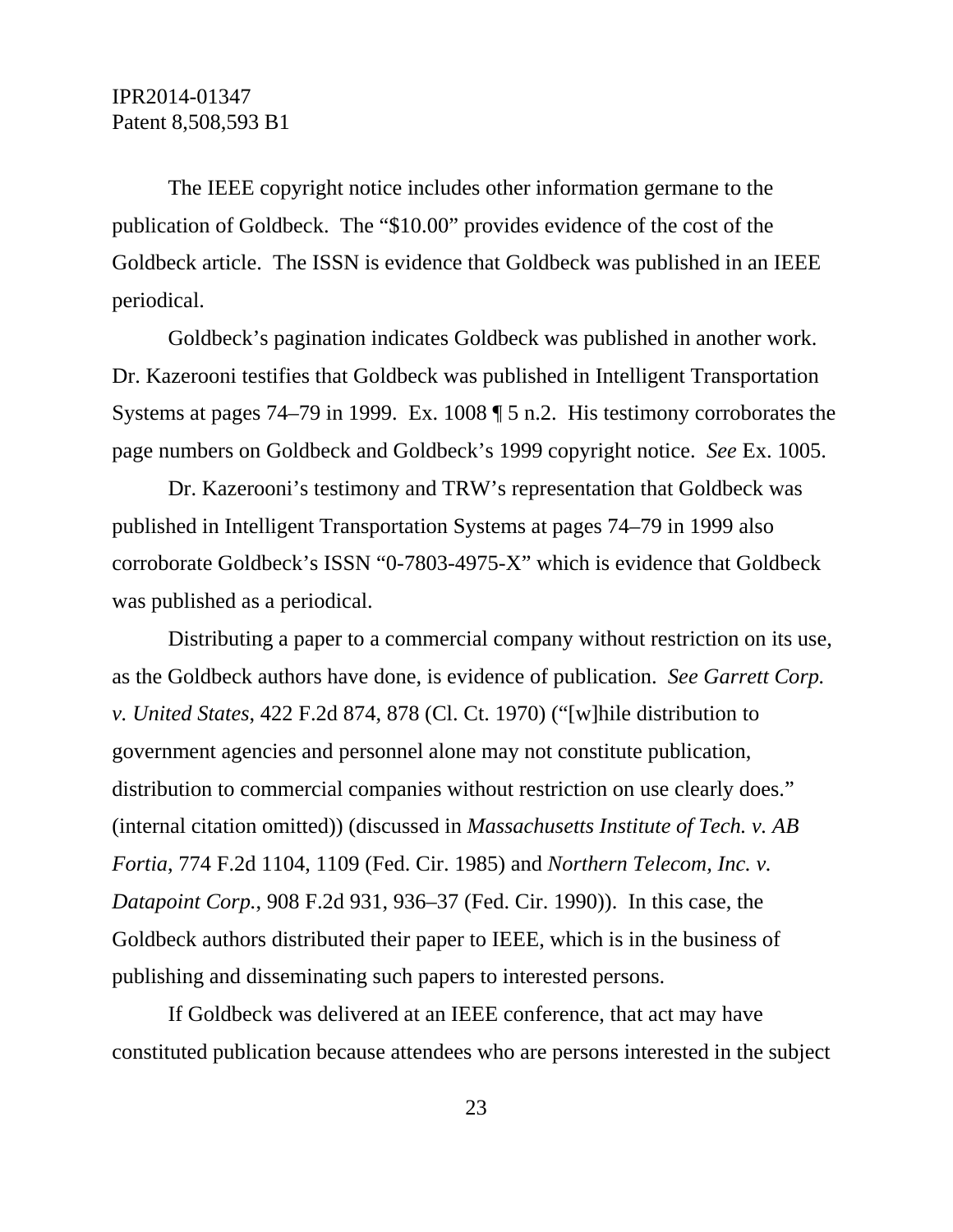matter were apprised of the existence of the paper and its contents. *Massachusetts Institute of Tech. v. AB Fortia*, 774 F.2d 1104, 1109 (Fed. Cir. 1985) (paper presented orally at a conference to 50–500 interested persons of ordinary skill in the subject matter was a printed publication as the persons were informed of its existence and contents by oral presentation and the paper was disseminated without restriction to at least six persons).

#### *Admissibility of Exhibits 1012 and 1013*

Exhibits 1012 and 1013 were not considered for the admissibility of Goldbeck because TRW did not submit those references as supplemental evidence. *See* 37 C.F.R. § 42.64(b)(2); *Standard Innovation Corp. v. Lelo, Inc.*, Case IPR2014-00148, slip op. at 9 (PTAB Apr. 23, 2015) (Paper 41). However, TRW should be able to rely on Exhibits 1012 and 1013 in its Reply (Paper 13) to respond to issues raised in Magna's Response (Paper 9). *See Standard Innovation Corp.*, IPR2014-00148, Paper 41, at 10–11.

Magna's argument that Exhibit 1012 (ITC Initial Determination) is not relevant (Mot. 8–9) is not persuasive. The ALJ's finding that Goldbeck qualifies as prior art under 35 U.S.C. § 102(b) (Exhibit 1012, 4) can be considered for any persuasive value it offers. Opp. 11; *Texas Instruments Inc. v. Cypress Semiconductor Corp.*, 90 F.3d 1558, 1569 (Fed. Cir. 1996) (ITC decision has no preclusive effect in other forums but district court can attribute persuasive value to a prior ITC decision, as justified).

Magna argues that Exhibit 1013 is inadmissible because the statement "Published in: Intelligent Transportation Systems, 1999. Proceedings. 1999 IEEE/IEEJ/JSAI International Conference" is hearsay. Mot. 10–11. Magna also